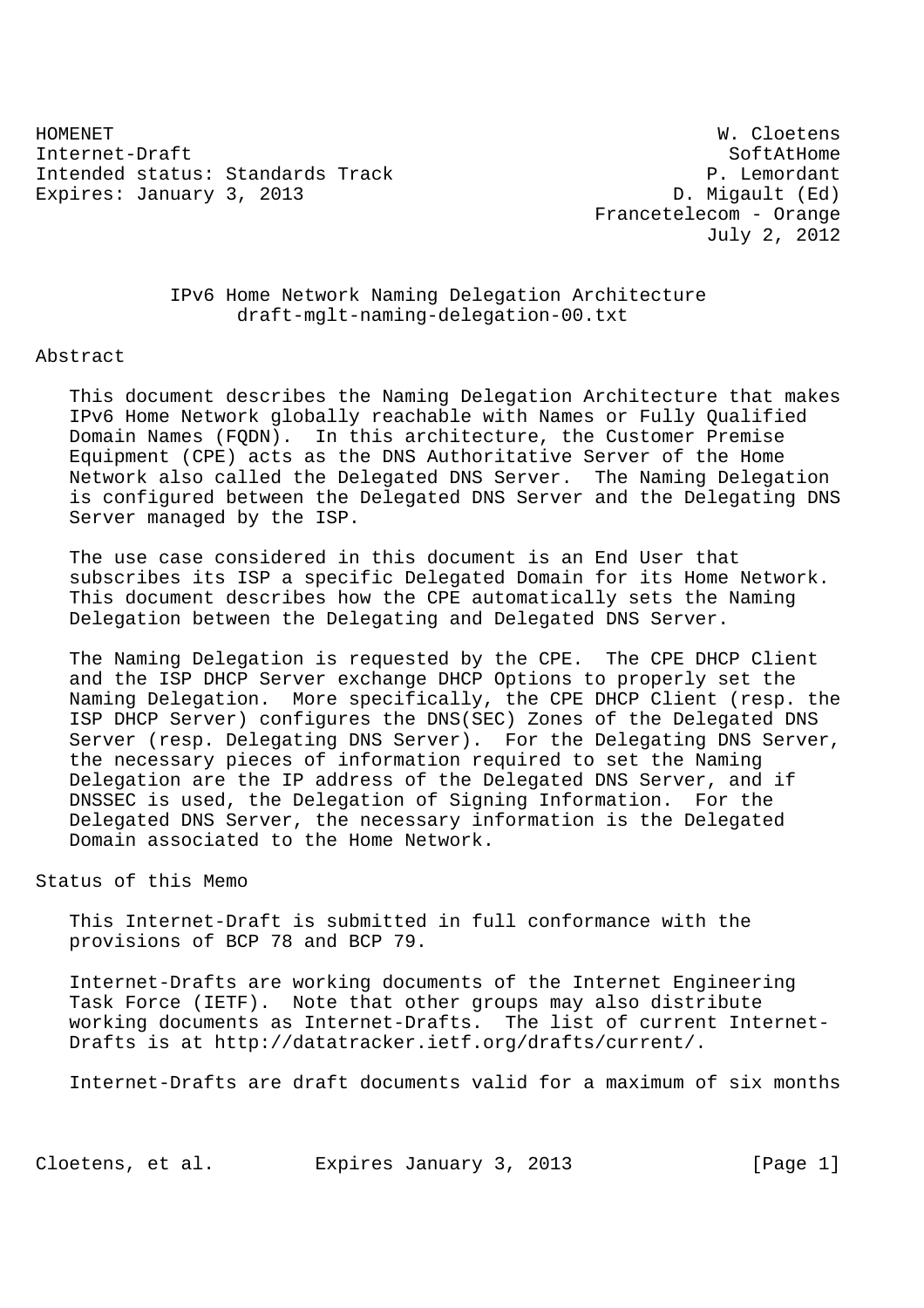and may be updated, replaced, or obsoleted by other documents at any time. It is inappropriate to use Internet-Drafts as reference material or to cite them other than as "work in progress."

This Internet-Draft will expire on January 3, 2013.

Copyright Notice

 Copyright (c) 2012 IETF Trust and the persons identified as the document authors. All rights reserved.

 This document is subject to BCP 78 and the IETF Trust's Legal Provisions Relating to IETF Documents (http://trustee.ietf.org/license-info) in effect on the date of publication of this document. Please review these documents carefully, as they describe your rights and restrictions with respect to this document. Code Components extracted from this document must include Simplified BSD License text as described in Section 4.e of the Trust Legal Provisions and are provided without warranty as described in the Simplified BSD License.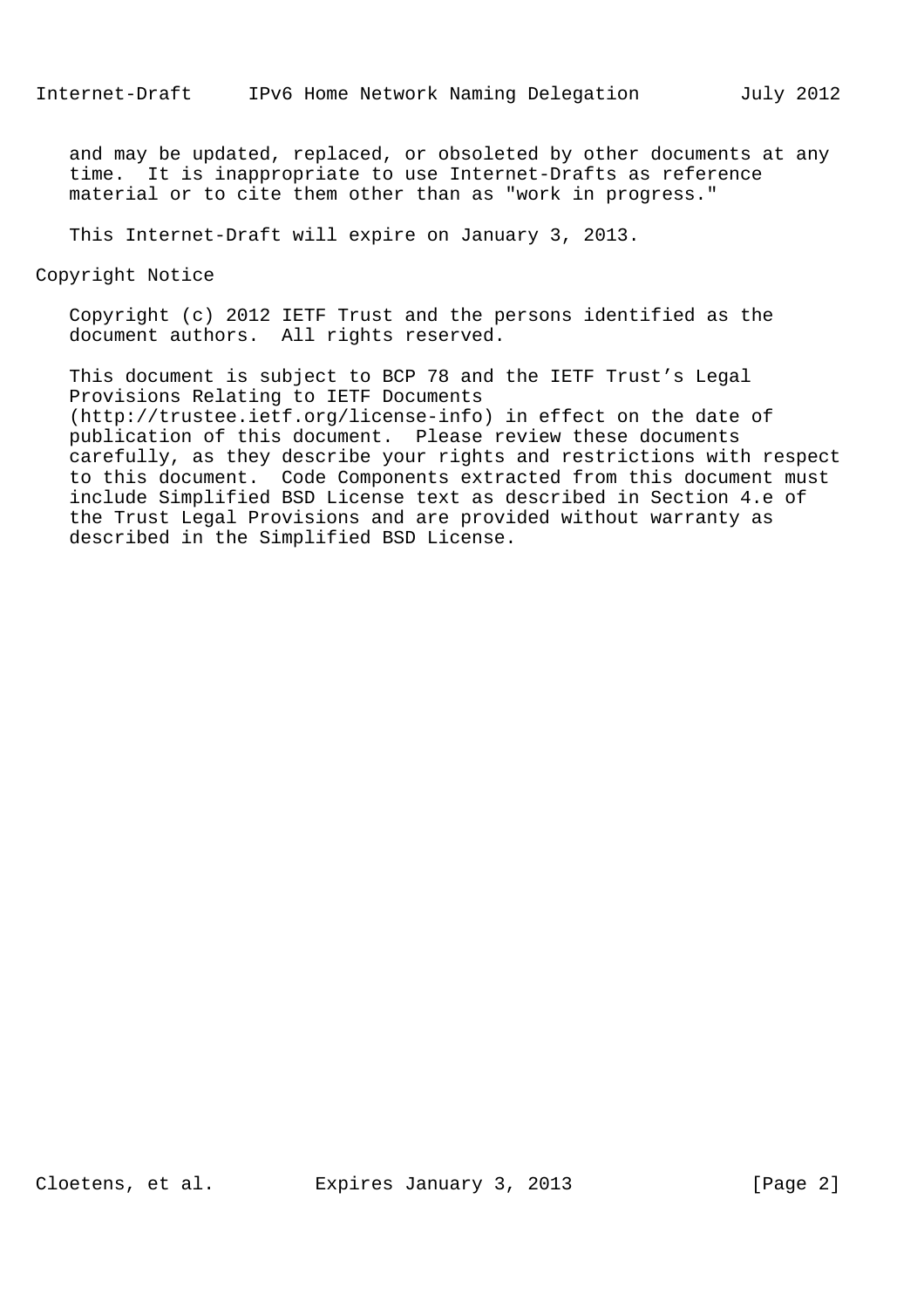Table of Contents

| $1$ .                                                                | $\overline{4}$ |
|----------------------------------------------------------------------|----------------|
| $2$ .                                                                |                |
| 3.                                                                   |                |
| Home Network Naming Architecture Requirements 7<br>4.                |                |
| Home Network Delegating Architecture Overview 8<br>5.                |                |
| 5.1. Fulfilling Home Network Naming Architecture                     |                |
|                                                                      |                |
| Naming Delegation Architecture Description 9<br>5.2.                 |                |
|                                                                      |                |
| Naming Delegation Configuration Environment Description . 11<br>5.3. |                |
| 5.4. Naming Delegation DHCP Configuration Description 13             |                |
|                                                                      |                |
| CPE Request Creation and Transmission for Naming<br>6.1.             |                |
| Delegation Architecture 15                                           |                |
| 6.2. ISP DHCP Server Responding to the CPE Request for               |                |
| Naming Delegation Architecture 16                                    |                |
| 6.2.1. Case 1: No Delegated DNS Architecture DHCP Option             |                |
| in conjunction with Delegated Address Information                    |                |
| or Delegated Domain DHCP Option 16                                   |                |
| Case 2: No Delegated DNS Architecture DHCP Option<br>6.2.2.          |                |
| in conjunction with Option Request DHCP Option                       |                |
| for a Delegated Domain DHCP Option 16                                |                |
| 6.2.3. Case 3: Delegated DNS Architecture DHCP Option 16             |                |
| 6.2.4. Processing the Delegated DNS Address Information              |                |
| DHCP Option $\ldots$ 19                                              |                |
| 6.2.5. Processing the Delegation of Signing DHCP Option 19           |                |
| 6.3. CPE Receiving the ISP DHCP Response for the Naming              |                |
| Delegation Architecture 19                                           |                |
|                                                                      |                |
| Delegated DNS Architecture Option 20<br>7.1.                         |                |
| 7.2.                                                                 |                |
| Delegated Domain Option 22                                           |                |
| 7.3. Delegated DNS Address Information Option 23                     |                |
| Delegated Delegation of Signing Option 23<br>7.4.                    |                |
|                                                                      |                |
| 9. Security Considerations 24                                        |                |
| 9.1.<br>Names are less secured than IP addresses 24                  |                |
| Names are less volatile than IP address 25<br>9.2.                   |                |
| DNSSEC is recommended to authenticate DNS hosted data 25<br>9.3.     |                |
| Channel between the CPE and ISP DHCP Server MUST be<br>9.4.          |                |
| secured                                                              |                |
| CPEs are sensitive to DoS 26<br>9.5.                                 |                |
|                                                                      |                |
|                                                                      |                |
| 11.1. Normative References 27                                        |                |
| 11.2. Informational References 27                                    |                |
|                                                                      |                |
|                                                                      |                |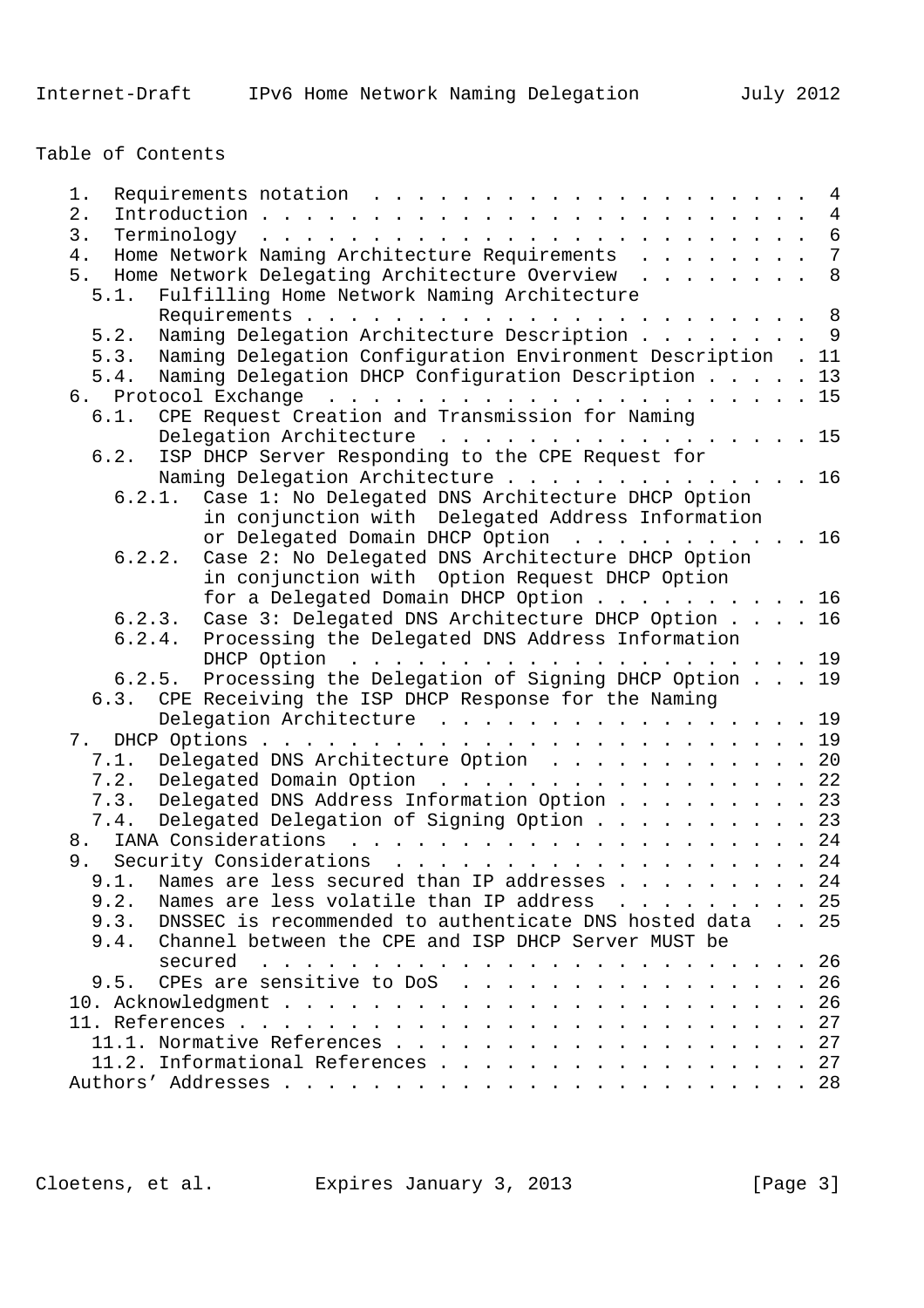#### 1. Requirements notation

 The key words "MUST", "MUST NOT", "REQUIRED", "SHALL", "SHALL NOT", "SHOULD", "SHOULD NOT", "RECOMMENDED", "MAY", and "OPTIONAL" in this document are to be interpreted as described in [RFC2119].

### 2. Introduction

 Home Networks used to be composed of a single or a set of PCs connected to a CPE to access the Internet. Now they have evolved to a large set of applications and objects or devices managed by the CPE. Among these applications are Media applications like Video, Music and Photos Stations, Backup applications, File sharing applications with FTP and Web Stations, Access applications with VPN Stations, and others like Surveillance Station, Printing Stations. With the Internet of Things (IoT) the number of objects attached to the CPE is expected to increase in the coming years.

 Then, services and objects in the Home Networks should be made reachable from anywhere on the Internet. IPv6 removes the need for NAT and makes this possible with a global reachability. But IPv6 addresses remain inconvenient. In fact, most End Users prefer using Names to access these services. Furthermore Names make communications independent from IP renumbering, or changes of IP addresses. Then, if IP addresses plan remains opaque for End Users, on the other hand, they easily understand the Naming hierarchical model. More specifically, if "my-homenet" is the Delegated Domain associated to my Home Network, it makes sense that "my-service.my homenet" is the "my-service" in "my-homenet".

 To assign Names to objects and services of the Home Network, the Home Network should be provided a Naming Architecture. For most End Users, the CPE manages the Home Network, that is to say, it provides access to the Internet, discovers the devices, and interconnects them between each other. As a result, the CPE is the natural device to centralize the Naming service of the Home Network.

 Home Networks should be operational with the least configuration. End Users, expect to subscribe to an ISP, plug with minimum configuration the CPE and access to the Internet and to their services from anywhere on the Internet. The CPE interconnects the Home Network to the ISP's Network, and the CPE gets from the ISP all the necessary pieces of information to set up the connectivity. In some cases, the CPE is even provided by the ISP. In order to make services and objects of the Home Network reachable with Names, the ISP is likely to provide the CPE the Delegated Domain associated to the Home Network, and set up the necessary delegation to make the

Cloetens, et al. Expires January 3, 2013 [Page 4]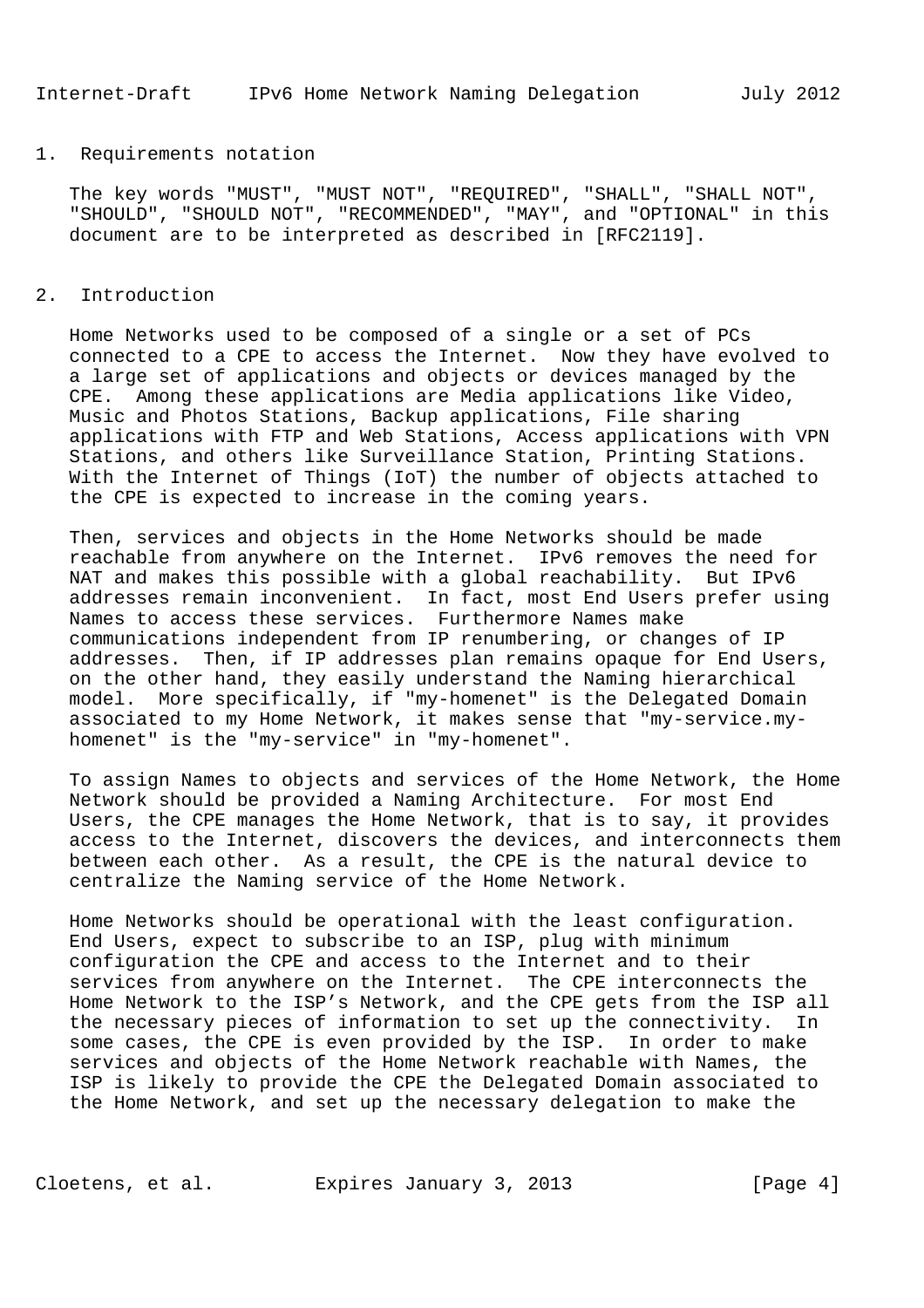Home Network DNS Zone reachable from the Internet. More specifically, the End User subscribes its ISP an Internet connectivity, and registered its Home Network Delegated Domain "my homenet". When the CPE is plugged, as it requests an IP prefix, it also requests the Delegated Domain - like "my-homenet.example.". From then, all devices requesting IP addresses via DHCP or using alternative protocols are registered by the CPE in the zone "my homenet.example.". When a communication is initiated with "a-device.my-homenet.example.", a DNS query is sent to the ISP authoritative DNS server of the zone "example.". This server is called the Delegating DNS Server and delegates the query to the CPE which acts as the authoritative server of "my-homenet.example." and sends back the response.

 This architecture is called the "Home Network Naming Delegation Architecture" because, the ISP is not hosting the DNS zone of the Home Network but is delegating the Home Network zone to the CPE. There are multiple motivations for this delegation architecture. First delegation preserves the Home Network privacy, by avoiding ISPs to know the Home Network hosts. Furthermore, ISP are unlikely to be able to scale their Naming infrastructure for all services and devices of the Home Networks. As a result, ISPs are looking to distribute the Naming service between the CPEs, and delegate to each CPE their associated Home Network zone.

 The purpose of this document is to describe an architecture that automatically configures the Naming architecture of the Home Network. More specifically, when the End User plugs its CPE, the CPE is being assigned by the ISP a Delegated Domain that has been pre-registered by the End User to the ISP. This Delegated Domain designates the Home Network, and the CPE is expected to act as an authoritative DNS server of this Zone. When a node of the Home Network is requesting using DHCP an IP address, the CPE can provide the node the IP address and updates the zone file of the Home Network.

 This document assumes that the communication between the CPE and the ISP DHCP Server is protected. This document does not specify which mechanism should be used. [RFC3315] proposes a DHCP authentication and message exchange protection, [RFC4301], [RFC5996] proposes to secure the channel at the IP layer.

 This document does not provide any mechanism that protects the CPE from being exposed on the Internet. In fact, CPE are low power devices, and the Naming Delegation described in this document exposes the CPE on the Internet by publishing its IP address and making the DNS Service hosted on the CPE. This issue is addressed in [I-D.mglt-front-end-naming-delegation] which describes the Front End Naming Delegation Architecture. In this architecture, the ISP's

Cloetens, et al. Expires January 3, 2013 [Page 5]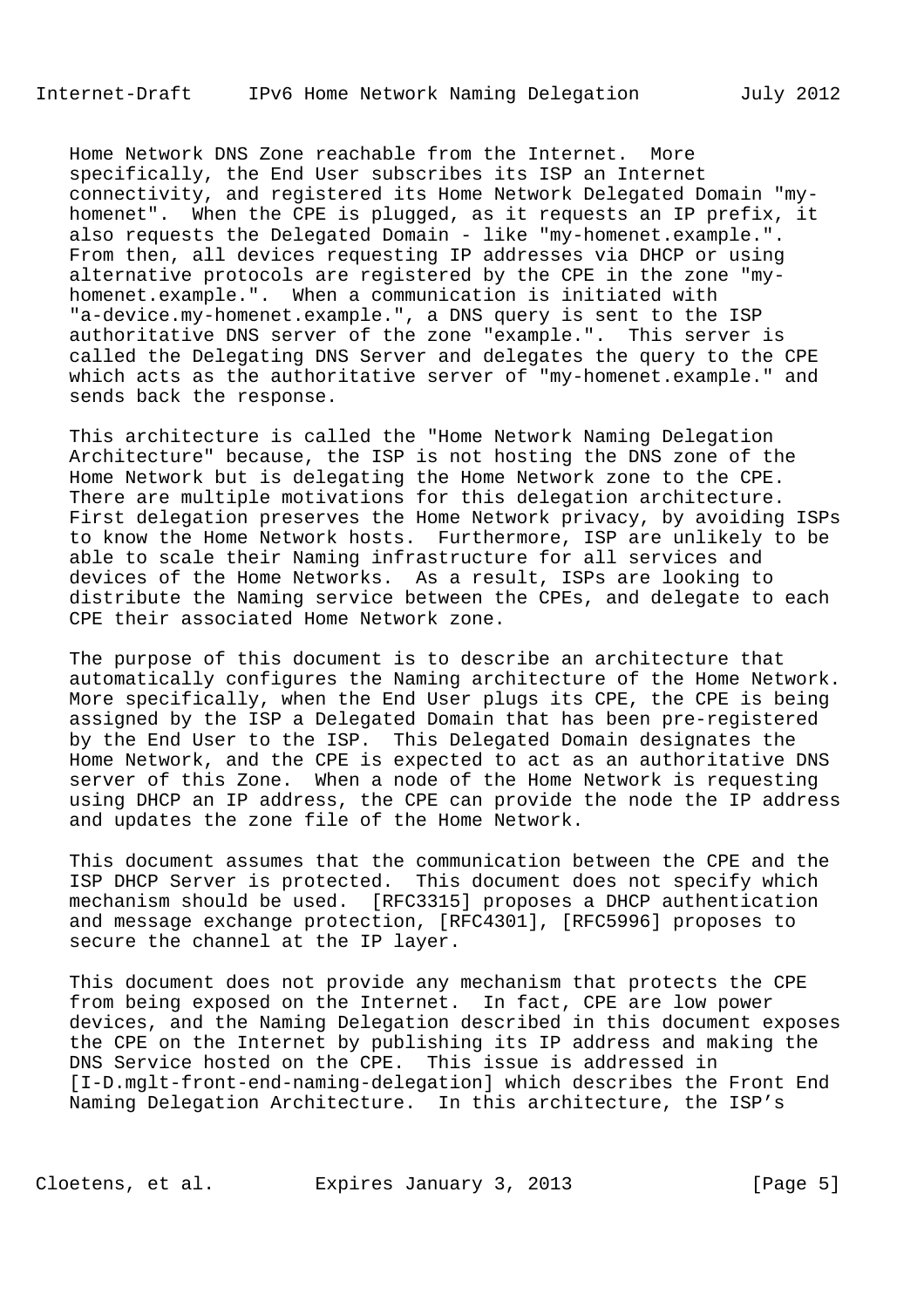infrastructure protects the CPE from heavy load.

 This document only deals with IPv6 IP addresses and DHCPv6 [RFC3315]. When we mention DHCP, it MUST be understood as DHCPv6.

3. Terminology

 This sections defines terminology specific to IPv6 and DHCP used in this document.

- Home Network: Designates the objects and Services that are hosted in the Home Network of the End User.
- Home Network Naming Architecture: Designates the Architecture that makes possible to reach a device, an object or a service in the Home Network by using Names like Fully Qualified Domain Names.
- Home Network Naming Delegation Architecture or Naming Delegation Architecture: Designates the Naming Architecture Described in this document. The ISP delegates the Naming management of the Home Network to the Delegated DNS Servers. Consistency with the Global Naming Architecture is provided by the ISP. The Delegation occurs between Delegating DNS Servers hosted by the ISP and Delegated DNS Servers hosted in the Home Network.
	- Internet Service Provider (ISP): The End User has subscribed to the ISP. The ISP is aware of End User credential and the Delegated Domain of the Home Network. The ISP is expected to provide the CPE the required information to properly configure the DNS Zone.
	- Delegating DNS Server: Designates the Authoritative DNS Server of the ISP. The Home Network is a subzone of the Delegating DNS Server. This subzone is handled by the Delegated DNS Server.
	- Customer Premise Equipment (CPE): Designates the device that hosts the DNS and DHCP Service in the Home Network. This device sets the IP and Naming interconnection between the ISP Network and Home Network.
	- Delegated DNS Server: Designates the DNS Authoritative Server that handles the Hosts of the Home Network.

Cloetens, et al. Expires January 3, 2013 [Page 6]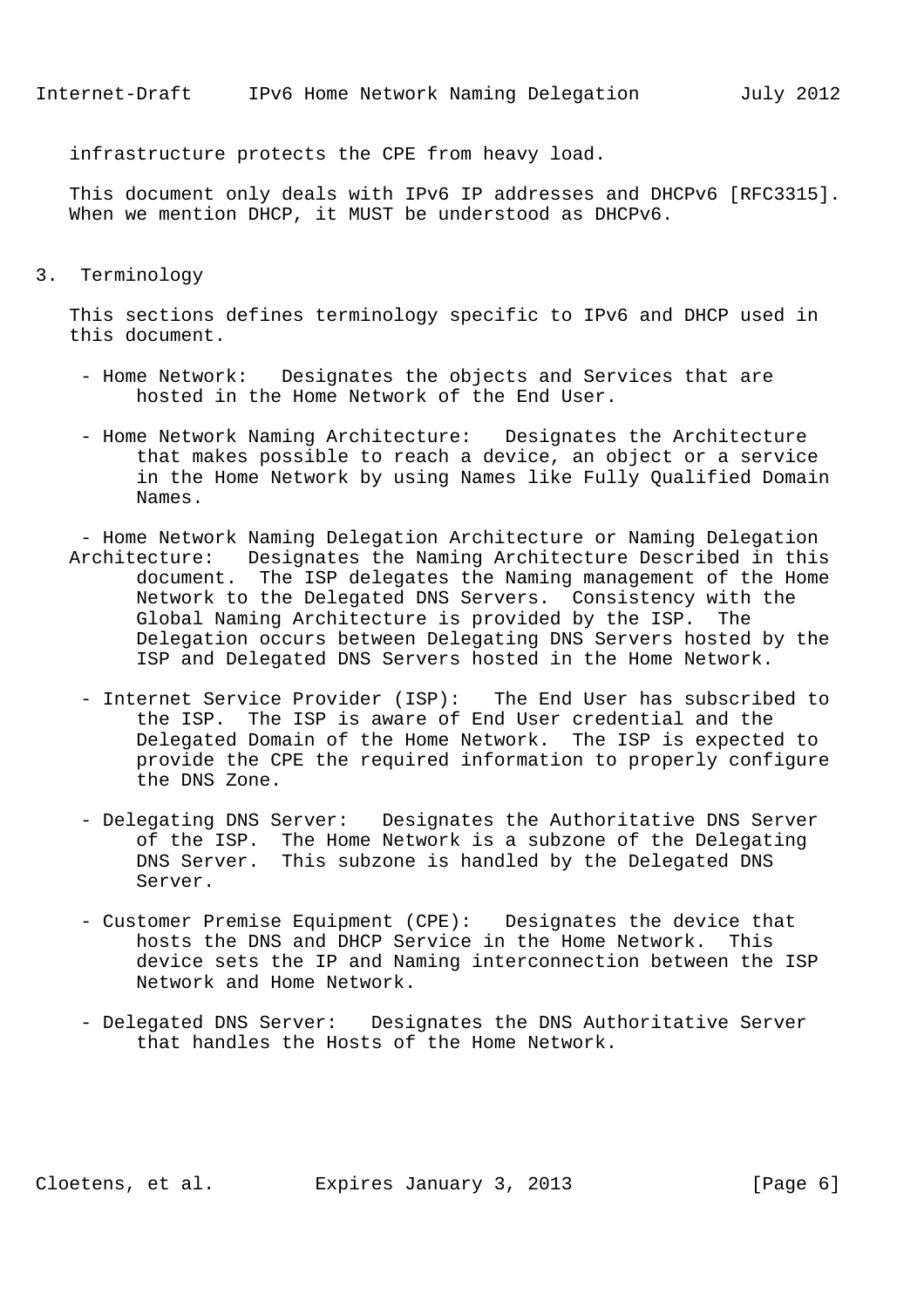- Delegated Delegation of Signing Option: Designates the DHCP Option that makes possible the DNSSEC Delegation between the Delegated DNS Server and the Delegating DNS Server.
- Delegated DNS Addressing Information Option: Designates the DHCP Option that makes possible the Delegation between the Delegated DNS Server and the Delegating DNS Server for both DNS and DNSSEC. With this option, the Delegating DNS Server is informed of the IP addressing information - the interface and the subnet identifier - used by the Delegated DNS Server.
- Delegated Domain: Designates the domain Name associated to the Home Network. In this document, the Delegated Domain is reserved by the End User to the ISP at the subscription of the Internet Access. It is then communicated to the CPE by the ISP, so the CPE configures properly its Delegated DNS Server.
- Fully Qualified Domain Name (FQDN): Name that fits the general DNS requirements.
- 4. Home Network Naming Architecture Requirements

 The Home Network Naming Architecture is defined by two parties the End User and the ISP. Both of them have specific requirements.

The End User requirements we are considering are the following:

- 1: Centralized Naming Configuration: Configuring a Network, is most of the time more convenient when done in a centralized way. Home Networks now may have only a few nodes, which makes a per-node configuration possible, for example using DynDNS like service, to assign a FQDN to each node. However, the number of nodes is expected to grow in the next future, and we recommend now to specify a centralized way for configuring the Home Network Naming Architecture.
- 2: Automatic Configuration: Most End User do not want to configure, their Home Network, and configuration MUST be minimal. The procedure should consider those 90% of End Users
- 3: Advanced Configuration enable: Some End Users have various specific requirements, and they SHOULD be able to match these requirements. This means that the Automatic Configuration may be disable.

Cloetens, et al. Expires January 3, 2013 [Page 7]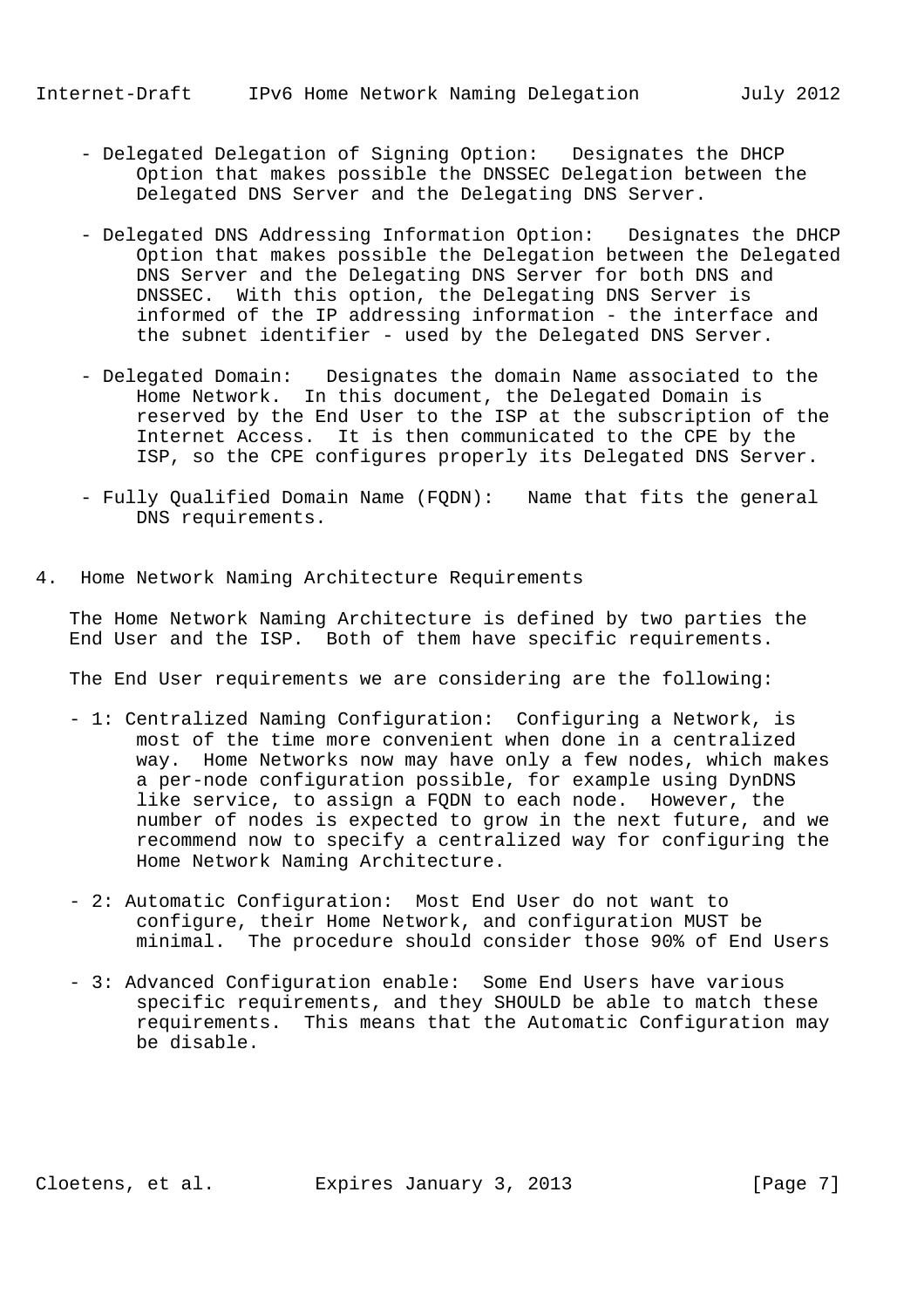- 4: Privacy Protection By Design: Most End User does not want to provide anyone, including their ISP, the content of their zone, like network topology, or the devices and services hosted in the Home Network. On the other hand the content of the zone should be publicly published. DNS makes this possible for two reasons. First, DNS makes the content of the zone public, without publishing the whole zone - at least AXFR queries must be disabled. Then, DNS is a distributed databases with delegation mechanisms, that preserves the privacy of subzones toward upper zones. Note that as explained in Section 9 the Naming Delegation Architecture described in this document protects the End User's privacy by not providing the complete DNS zone. However, one MUST be aware that using Names exposes their Home Networks to the Internet since names are expected to provide less randomness than the standard IPv6 numbering. Then Names are more associated to an identity than IP addresses are. Thus, allowing PTR DNS queries may also affect the End User's privacy.

 The ISP requirements, other than fulfilling the End Users' requirements are the following:

- 1: Make the Home Network Naming Architecture Scalable: ISPs can hardly foresee the evolution of Home Networks, that is to say the number of devices that will belong to them, or the number of requests, updates associated to each FQDN. Architectures that would make the ISP deal with all FQDNs is definitively out of scope. Delegation management of the Zone to CPE makes local management handled locally, and Delegating the zone makes CPE dealing with their zone traffic.
- 5. Home Network Delegating Architecture Overview

5.1. Fulfilling Home Network Naming Architecture Requirements

 The CPE is designed to provide connectivity to the Home Network, to discover and connect all Hosts of the Home Network. As such, it is a good candidate to bind FQDNs and IP addresses. In this document, we consider the CPE as the device that centralizes the configuration of the Delegation Home Network Naming Architecture. This fulfills the End User Requirement 1.

 The CPE should not be configured, and should get the necessary information to properly configure the Delegation Home Network Naming Architecture. These pieces of information, like the Delegated Domain assigned to the Home Network are provided by the ISP. On the other hand, the CPE may also be able to provide information to the ISP.

Cloetens, et al. Expires January 3, 2013 [Page 8]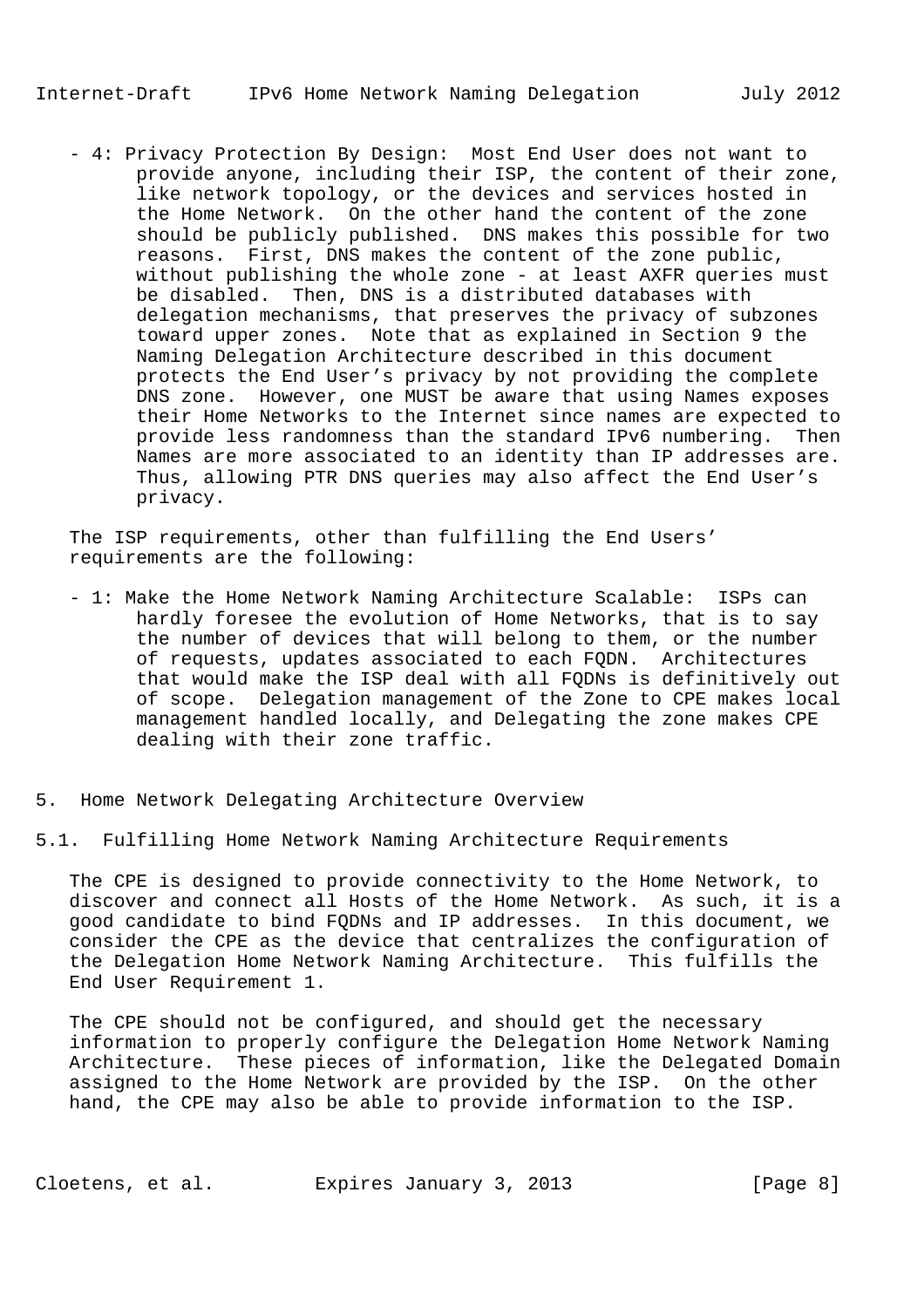For example, the CPE may provide the ISP the Delegated DNS IP Address Information, that is to say the Interface and Subnet Identifier of the Home Network Authoritative DNS, or the Delegated Delegation of Signing which is the hash of public key of the Home Network Authoritative DNS server. In this document, we call the Home Network Authoritative DNS server the Delegated DNS Server. These pieces of information are device related and local information. They are not related to the configuration of the Delegation Home Network Naming Architecture. This fulfills the End User Requirement 2.

 The CPE should set the Naming Delegation Architecture by requesting for it. The CPE can be configured to not request these pieces of information so the Home Network can have a specific Naming configuration. A specific Naming configuration could be for example, that the FQDN assigned to the Home Network is different from the one attributed by the ISP. This fulfills the End User Requirement 3.

 The CPE acts as an authoritative DNS server for the Home Network. This prevents communication of the DNS zone to any third party. As a result, this makes the DNS zone publicly available, while protecting the privacy of the Home Network. This fulfills the End User Requirement 4.

 The CPE provides the Home Network Authoritative DNS server or Delegated DNS Server. This function is an added function to the service/device discovery, routing service, DHCP service, Naming resolution service, provided by the CPE. The CPE seems to be the most adapted device, for most End Users cases, to host the Delegated DNS Server. This service includes handling with the DNS queries concerning the Home Network and updating the zone for the various devices. The load generated by the Delegated DNS Server is expected to be handled by the CPE, and CPE may be designed to handle such traffic. On the other hand, it is hardly possible ISPs can handle with this traffic for all Home Networks. The Delegation Home Network Naming Architecture is adopted for its scalability. This fulfills the ISP Requirement 1.

5.2. Naming Delegation Architecture Description

 Figure 1 describes a DNS resolution with the Naming Delegation Architecture. The resolution can be done using DNS or DNSSEC. In the Architecture described in figure 1, the IPv6 address MUST be global.

 In the example below, the Zone of the ISP is called "example.". The End User of the CPE has registered to the ISP the Delegated Domain "my-homenet", and the Home Network can be globally reachable under the name "my-homenet.example.". A host in the Home Network "host1"

Cloetens, et al. Expires January 3, 2013 [Page 9]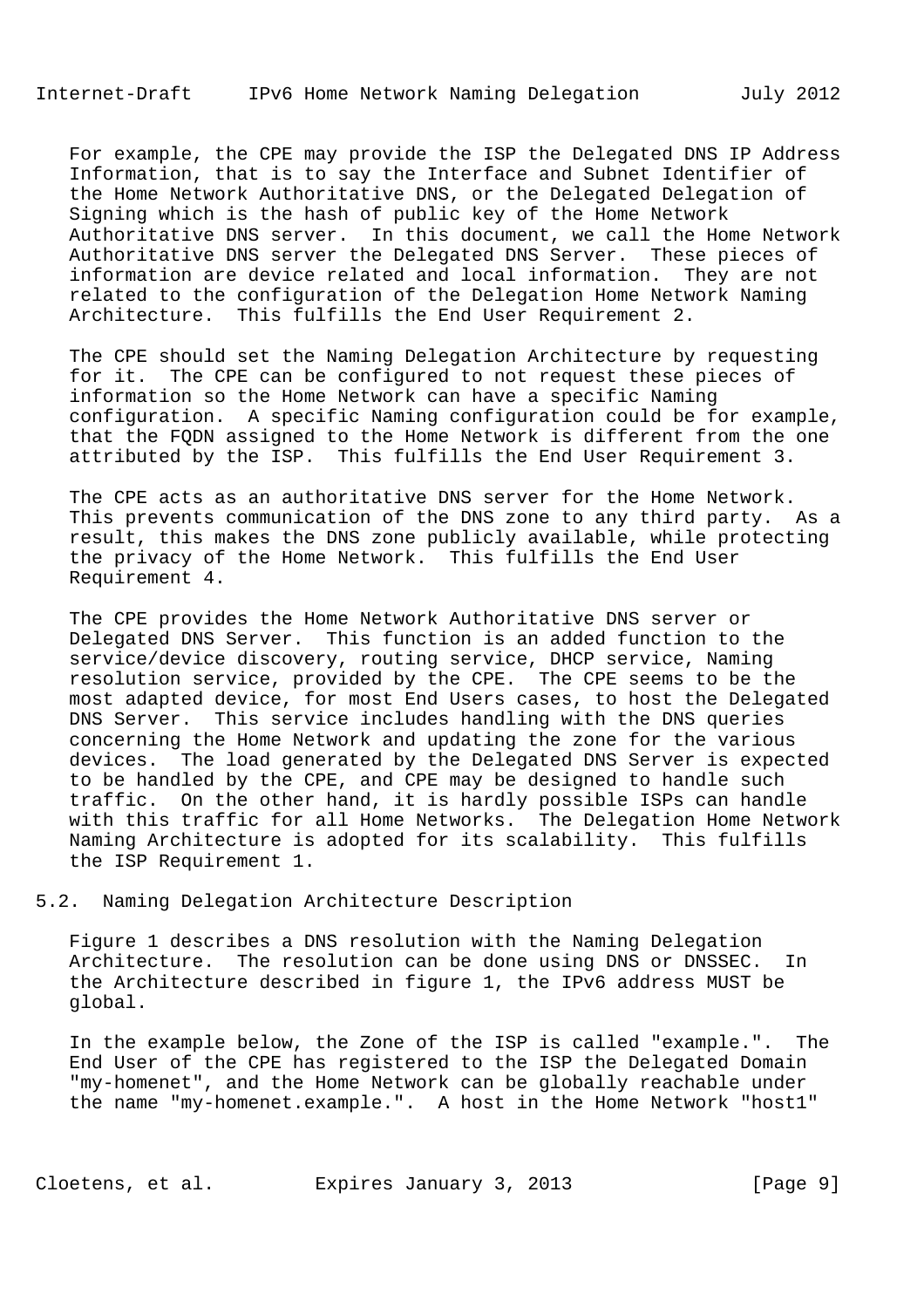has been assigned an IPv6, and has been registered in the Home Network with the name "host1.my-homenet.example.". Note that the architecture makes host1 globally reachable under the name "host1.my homenet.example.".

 The End User is likely to use alternate names which will require the use of DNAME [RFC6672] and CNAME [RFC2118] . In other words, the Naming Delegation Architecture described in this document does not prevent the End User to register a service or a host under an alternative name such as "host1-alternative-name.example.net". For that purpose, the End User may redirect manually "host1-alternative name.example.net" to "host1.my-homenet.example." using CNAME [RFC2118]. Similarly, the Home Network can also be registered under an alternate domain name such as "my-alternate-homenet.net". Redirecting the zone requires to use DNAME. In both case, the configuration is performed by the End User, and is independent to the configuration between the ISP and the End User.

 In figure 1, the Resolver is getting the IP address of "host1.my homenet.example.". A DNS(SEC) Query is sent to the Delegating DNS Server responsible of "example.". Then "example." responds with the delegating information, so the resolver can send the DNS Query to the Delegated DNS Server responsible of "my-homenet.example.". The delegating pieces of information are, the Name and IP address of the Delegated DNS Server, and if DNSSEC is available and requested the Delegation of Signing. These pieces of information may have been provided by the Delegated DNS Address Information and Delegated Delegation of Signing DHCP Options.

 Then, the Resolver sends the DNS(SEC) Query to the Home Network Delegated DNS Server which responds with the requested DNS(SEC) information.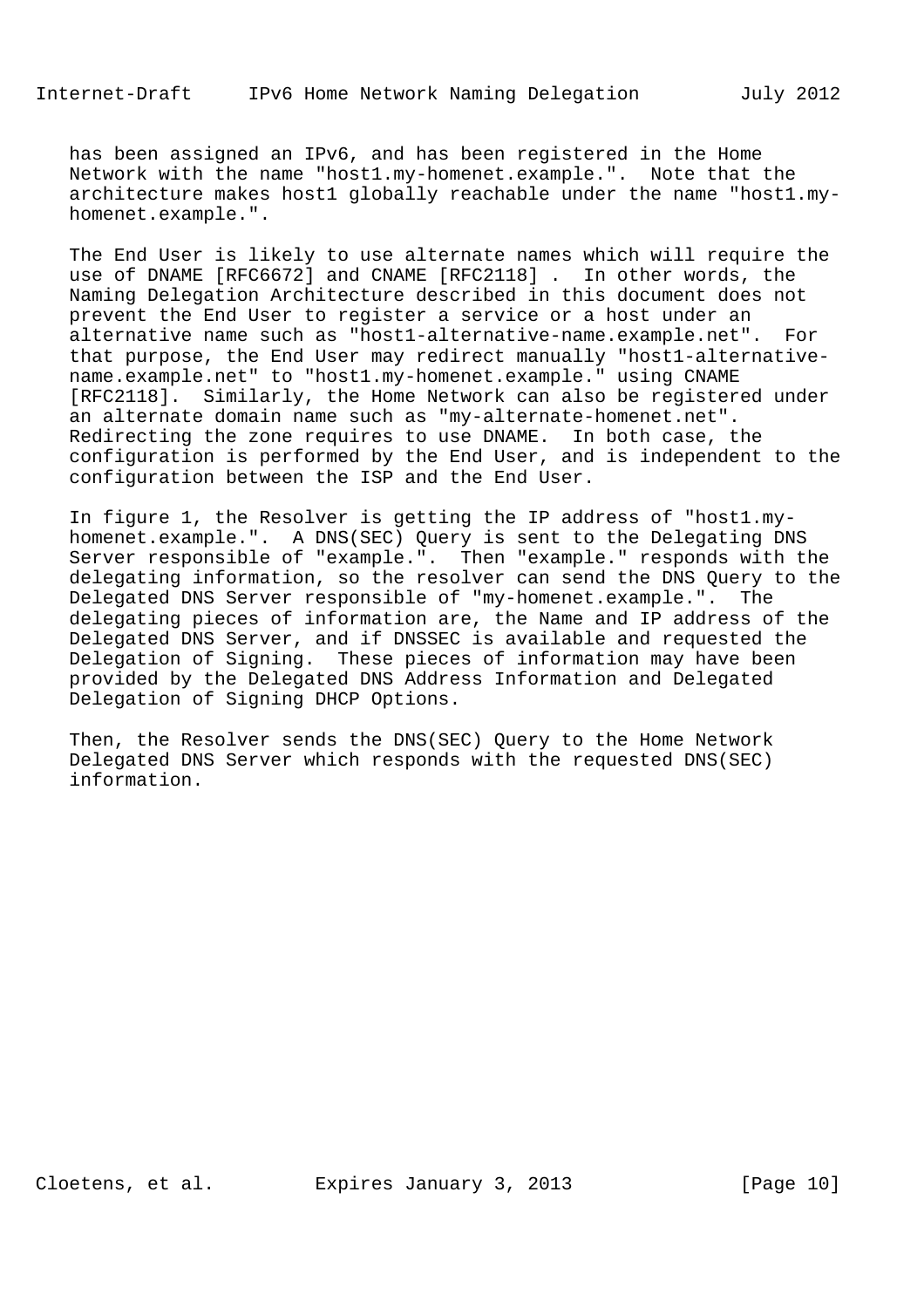| ISP DNS Server<br>Delegating Servers<br>ZONE "example."           | hots1.my-homenet.example. AAAA<br>DNS Response:<br>my-homenet.example. NS IP6<br>R<br>$[my-homenet.example. DS []$<br>Е                   |
|-------------------------------------------------------------------|-------------------------------------------------------------------------------------------------------------------------------------------|
| CPE DNS Server<br>Delegating Server<br>ZONE "my-homenet.example." | DNS Query<br>host1.my-homenet.example. AAAA<br>DNS Response:<br>F.<br>my-homenet.example. NS IP6<br>R<br>$[my-homenet.example. RRSIG []]$ |
| Host 1<br>Host n                                                  |                                                                                                                                           |

Figure 1: DNS Resolution with the Home Network Delegating Architecture

5.3. Naming Delegation Configuration Environment Description

 Figure 2 shows the DHCP exchange between the CPE and the ISP DHCP Server. This exchange sets the Home Network Naming Delegation Architecture.

 As mentioned in figure 2, the CPE is in the Home Network and implements three functions: the DHCP Client (DHCP\_CLT), the DHCP Server (DHCP SRV) and the Delegated DNS Server (DNS SRV).

- CPE DHCP Client (DHCP\_CLT): is responsible for getting parameters from the ISP. In figure 2, the CPE DHCP Client requests the ISP an IPv6 Prefix Delegation (IA\_PD) [RFC3633]. The CPE DHCP Client also requests to set a Naming Delegation Architecture (DELEGATED\_DNS\_ARCHITECTURE), and provides the necessary pieces of information to set up the Naming Delegation Architecture (DELEGATED\_DNS\_ADDR\_INFO, DELEGATED\_DNSSEC\_DS). In return, the CPE DHCP Client (DHCP\_CLT) is expected to receive from the ISP DHCP Server, the Delegated Domain Name (DELEGATED\_DOMAIN) and the IPv6 Prefix Delegation (IA\_PD). These pieces of information are useful to configure the Home Network DNS Zone file, of the CPE Delegated DNS Server (DNS\_SRV).
- CPE DHCP Server (DHCP\_SRV): The CPE DHCP server hosted by the CPE is not mandatory for the Naming Delegation Architecture. We mentioned it in Figure 2 as most of the CPEs are responsible for assigning IPv6 Addresses to the Hosts of the Home Network.

Cloetens, et al. Expires January 3, 2013 [Page 11]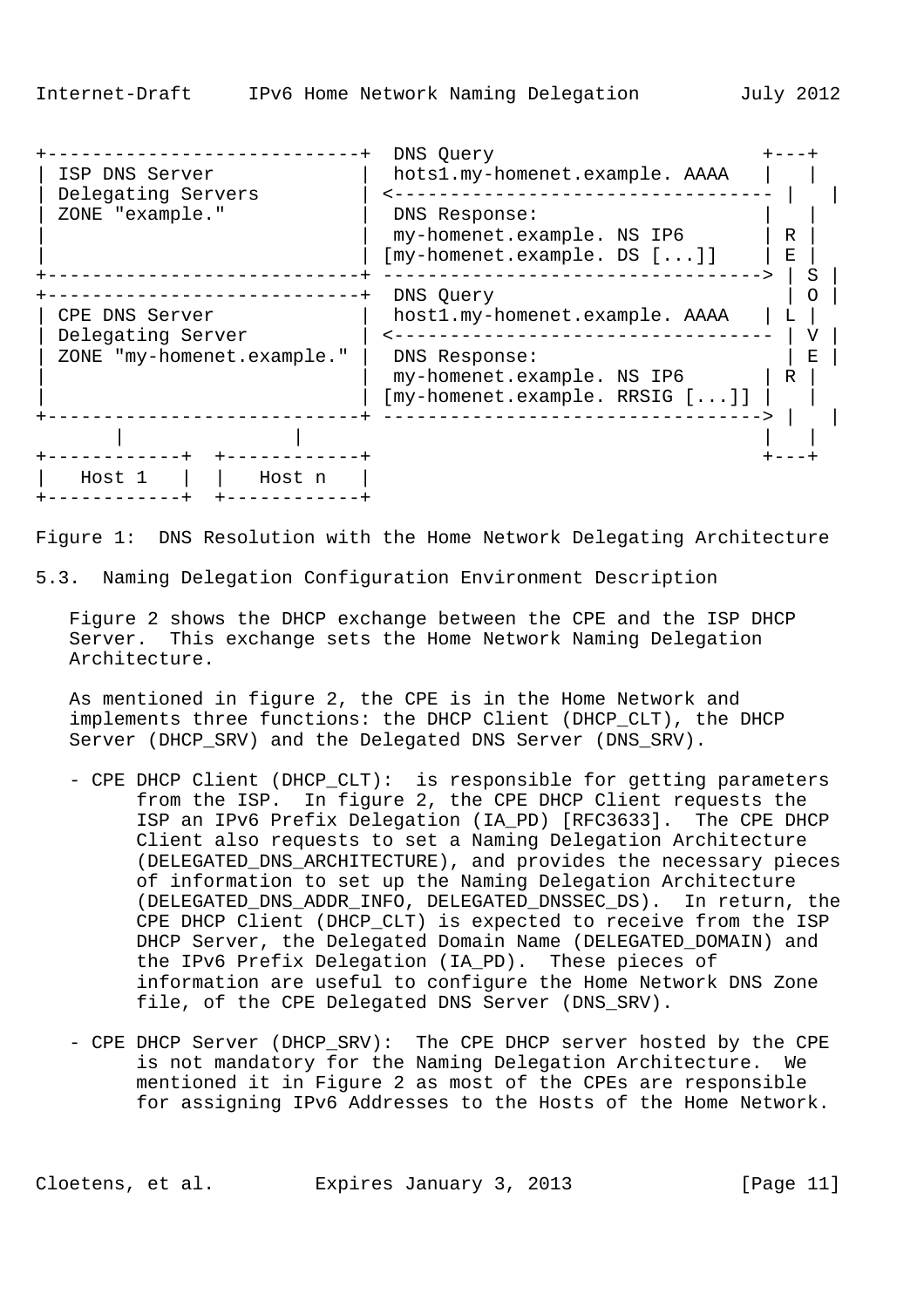Figure 2 considers that the IPv6 Address of the Hosts are assigned via DHCP, and that while assigning the IPv6 prefixes, the DHCP Server populates the Home Network DNS Zone file of the CPE Delegated DNS Server (DNS\_SRV).

 - CPE Delegated DNS Server (DNS\_SRV): The CPE Delegated DNS Server hosts the Naming Service of the Home Network. The DNS Server can implement DNS or DNSSEC. This function interacts with the CPE DHCP Client (DHCP\_CLT) so the Naming Delegation is properly set with the ISP, and the CPE DHCP Server (DHCP\_SRV) which manages names for the hosts of the Home Network.

 The ISP DHCP Server is in the ISP Network and is the counter part of the CPE DHCP Client (DHCP CLT). As the CPE DHCP Client (DHCP CLT) interacts with the Delegated DNS Server, the ISP DHCP Server also interact with the ISP Delegating DNS Server. In fact the ISP DHCP Server is in charge of setting the Naming Delegation upon request of the CPE DHCP Client (DHCP\_CLT). Furthermore, when the Home Network Prefix Delegation is not any more active, the ISP DHCP Server MUST remove the Naming Delegation settings.

 Hosts are the devices of the Home Network. Figure 2, illustrates the case, where these hosts have been assigned an IPv6 prefix from the DHCP Server of the CPE. We use the "stateful address autoconfiguration protocol", as defined in [RFC3315] but other protocols like "IPv6 Stateless Address Autoconfiguration" [RFC4862] may also be used. This will not affect the Naming Delegation Architecture.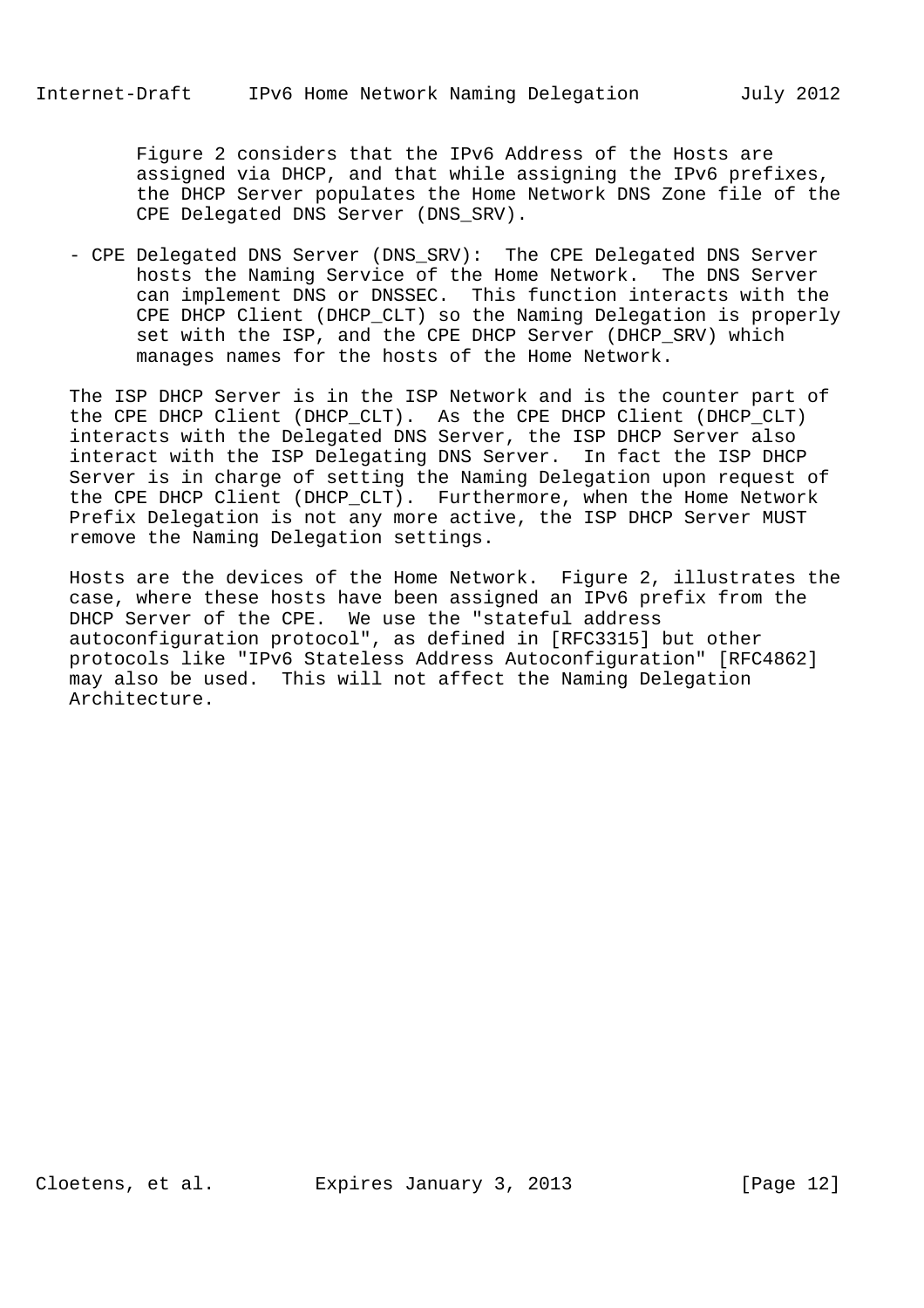| Host $1 + - - +$ CPE |          | ISP DHCP                            |
|----------------------|----------|-------------------------------------|
|                      | DHCP_SRV | DHCP_CLT                            |
|                      | ٦Z       |                                     |
|                      | v        | DHCP Request                        |
|                      | $\tau$   | DELEGATED_DNS_ARCHITECTURE,         |
|                      |          | DELEGATED_DNS_ADDR_INFO,            |
|                      | DNS_SRV  | ORO(IA PD)                          |
|                      |          | [DS, ORO(DELEGATED_DOMAIN)]         |
|                      | ᄉ        |                                     |
|                      | ᄉ        | DHCP Reply<br>--------------------- |
|                      | ᄉ        | DELEGATED_DNS_ARCHITECTURE,         |
|                      | ᄉ        | DELEGATED_DOMAIN,                   |
|                      | ᄉ        | IA PD                               |

Figure 2: Naming Delegation Architecture

5.4. Naming Delegation DHCP Configuration Description

 Figure 2 illustrates how the CPE provides and get the necessary information to set the Naming Delegation. In this document, all parameters are provided and received using DHCP Options.

 First of all, in order to set the Home Network Naming Delegation, the CPE MUST have a Delegated Prefix. In our case, the CPE is requesting the Delegated Prefix to the ISP DHCP Server with the Identity Association Prefix Delegation DHCP Option (IA\_PD), as defined in [RFC3633], [RFC3769]. To Request the Option from the ISP DHCP Server, the CPE uses the Option Request DHCP Option (ORO) [RFC3315].

 The CPE uses the Delegated DNS Architecture DHCP Option (OPTION\_DELEGATED\_DNS\_ARCHITECTURE) to specify the naming-delegation action to perform. The CPE provides a ordered list of alternative naming-delegation-actions. One of these actions will be chosen by the ISP DHCP Server. The naming-delegation-actions considered in this document are Clear the Naming Delegation Settings, Set it with DNS or Set is with DNSSEC. Figure 2 illustrates the case where the CPE Sets the Naming Delegation Architecture with DNS or with DNSSEC.

 In order to set the Naming Delegation Architecture between the Delegating DNS Server and the Delegated DNS Server, the CPE MUST provide some pieces of information. First the Delegating DNS Server MUST be aware of the IP address used for the Delegated DNS Server.

Cloetens, et al. Expires January 3, 2013 [Page 13]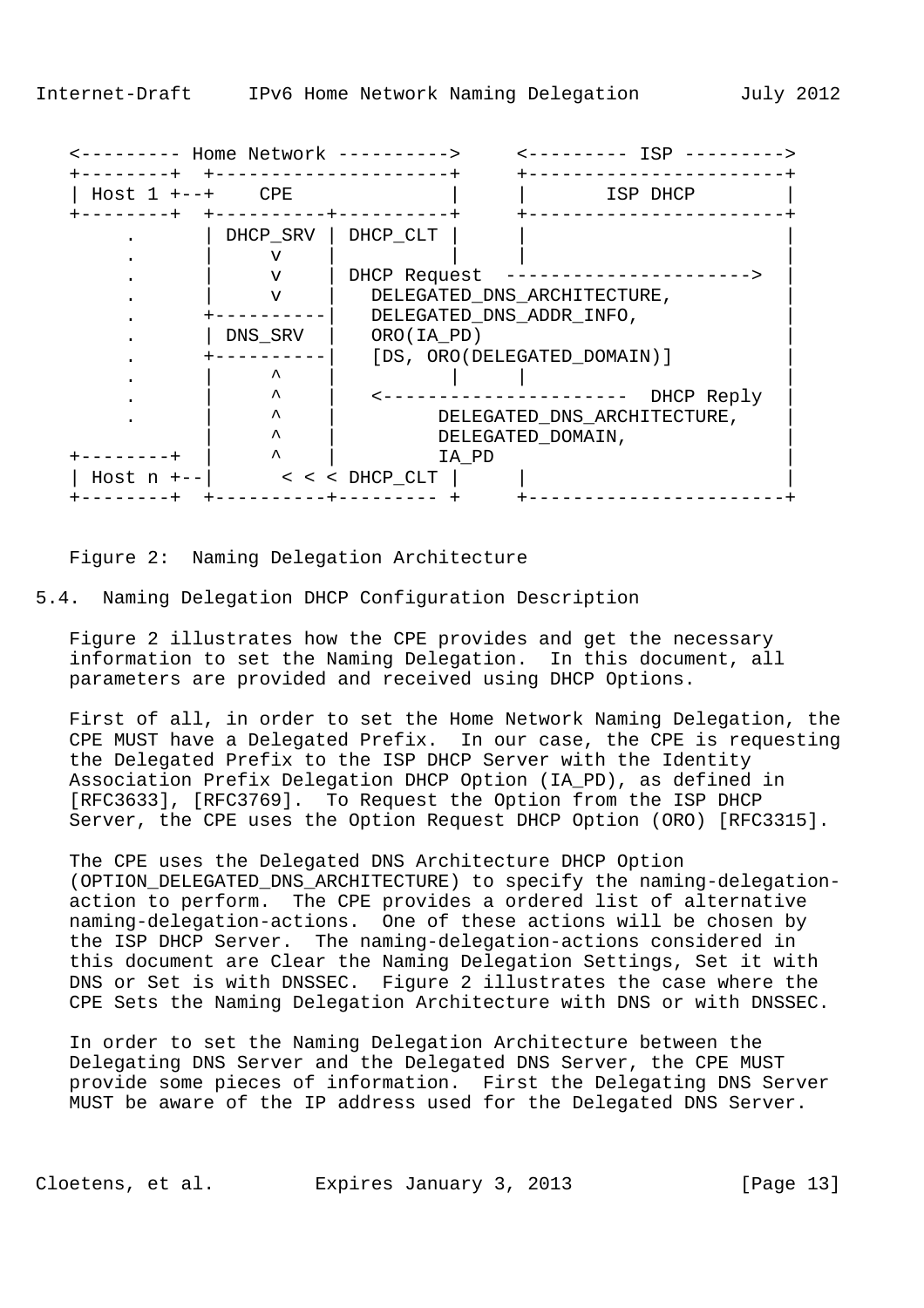Since the CPE is requesting a Prefix Delegation, it is not aware of the IP address. That is why, the CPE MUST provide pieces of information that enables the ISP DHCP Server to derive the IP address. In fact the CPE provides the Subnet Identifier and the Interface Identifier using the Delegated Address Information DHCP Option (OPTION\_DELEGATED\_DNS\_ADDR\_INFO). The ISP DHCP Server is aware of the assigned prefix, and thus can derive the IP address of the Delegated DNS Server.

 The calculation of the CPE IPv6 address used for the delegated DNS server is done as follows:

0 63 64 127 +-+-+-+-+-+-+-+-+-+-+-+-+-+-+-+-+-+-+-+-+-+-+-+-+-+-+-+-+-+-+-+-+ | IPv6 prefix | subnet-ID | interface-ID +-+-+-+-+-+-+-+-+-+-+-+-+-+-+-+-+-+-+-+-+-+-+-+-+-+-+-+-+-+-+-+-+ subnet-ID length = 64 - IPv6 prefix length

Figure 3: CPE IP address Format

 If DNSSEC is used, the CPE MUST also provide the Delegation of Signing (DS) Information [RFC4034]. This is done using the Delegation of Signing DHCP Option (OPTION\_DS)

 In figure 2, we mentioned the Delegated Domain DHCP Option that can optionally be requested. In fact, with Delegated DNS Architecture DHCP Option requesting the ISP to Set the Naming Delegation Architecture, the ISP is expected to send back the Delegated Domain. However, in some cases, for example if the CPE wants to checks the ISP has provisioned a Delegated Domain, the CPE may request the Delegated Domain without setting the Naming Delegation Architecture. In that case, the CPE, MUST request the Delegated Domain DHCP Option (OPTION\_DELEGATED\_DOMAIN).

 The ISP DHCP Server processes the various DHCP Options, and provides the Prefix Delegation, the Delegated DNS Architecture, and the Delegated Domain DHCP Options. The Prefix Delegation Option provides the IPv6 Prefix assigned to the Home Network. The Delegated DNS Architecture DHCP Option indicates the Naming Delegation set by the ISP, as well as Status Code. The Delegated Domain DHCP Option provides the Domain the owner of the CPE has registered.

 The ISP DHCP Server MUST keep the Naming Delegation Architecture coherent with the Prefix Delegation. If the Prefix Delegation is using DHCP, then, the ISP DHCP Server MUST unset the Naming Delegation Architecture when the Prefix Delegation expires. How the DHCP Server should proceed is out of scope of this document.

Cloetens, et al. Expires January 3, 2013 [Page 14]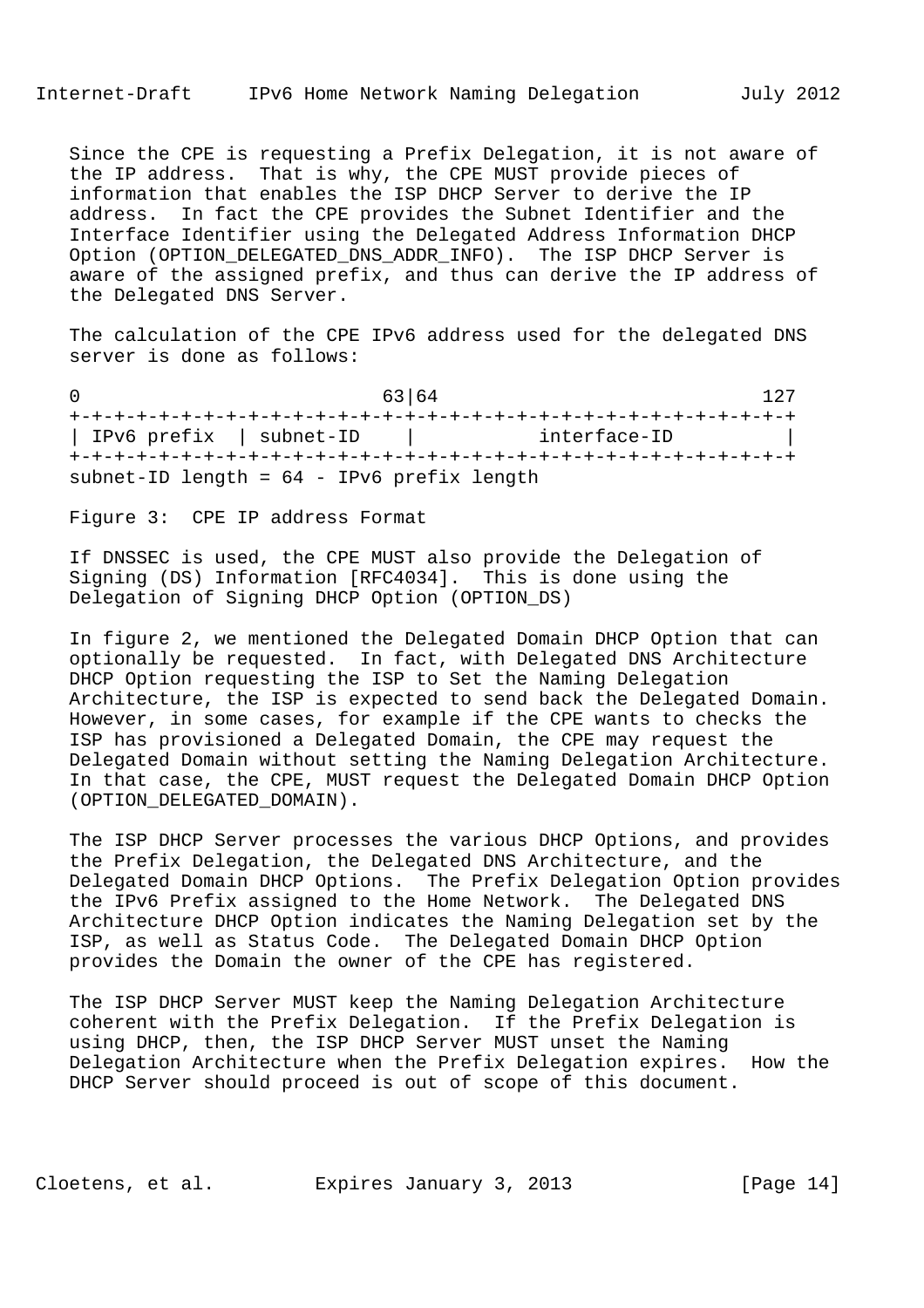6. Protocol Exchange

 In this document, we do not consider the CPE and the ISP have pre agreed on some parameters. In other words, all necessary information for configuring the Home Network Naming Delegation Architecture are sent via DHCP Options. The ISP is in charge of identifying the CPE owner - that is to say the End User - and is aware of the Delegated Domain the End User has subscribed for.

For clarity, we designated the CPE DHCP Client by the CPE.

6.1. CPE Request Creation and Transmission for Naming Delegation Architecture

 The CPE provides the ISP DHCP Server an ordered list of naming delegation-actions which starts with the most most preferred action. The ISP DHCP Server can chose one of these actions and process it. Theses naming-delegation-actions are carried by the Delegated DNS Architecture DHCP Option (OPTION\_DELEGATED\_DNS\_ARCHITECTURE). If the CPE wants to remove the Naming Delegation Architecture, it sets the action to CLEAR. Otherwise, it sets the action to SET\_NAMING\_DELEGATION\_WITH\_DNS or SET\_NAMING\_DELEGATION\_WITH\_DNSSEC.

 The Naming Delegation cannot be set if the CPE has not been provided a Prefix Delegation. So, if the CPE has not been assigned a Prefix, it MUST either get first a prefix before setting the Naming Delegation Architecture. If the Prefix Delegation is provided via the ISP DHCP Server, then the CPE can simultaneously send a DHCP Request for a Prefix Delegation with the Identity Association Prefix Delegation DHCP Option and for setting the Naming Delegation Architecture.

If SET\_NAMING\_DELEGATION\_WITH\_DNS or

 SET\_NAMING\_DELEGATION\_WITH\_DNSSEC is one of the naming-delegation action carried by the Delegated DNS Architecture DHCP Option, then the CPE MUST provide the Delegated Address Information DHCP Option (OPTION\_DELEGATED\_DNS\_ADDR\_INFO).

 If SET\_NAMING\_DELEGATION\_WITH\_DNSSEC is one of the naming-delegation action carried by the Delegated DNS Architecture DHCP Option, then the CPE MUST provide the Delegation of Signing DHCP Option (OPTION\_DS).

 If the CPE does not want to set the Naming Delegation Architecture, but wants to known the Delegated Domain, then, the CPE MUST send a Delegated Domain DHCP Option (OPTION\_DELEGATED\_DOMAIN) with no Delegated DNS Architecture DHCP Option (OPTION\_DELEGATED\_DNS\_ARCHITECTURE).

Cloetens, et al. Expires January 3, 2013 [Page 15]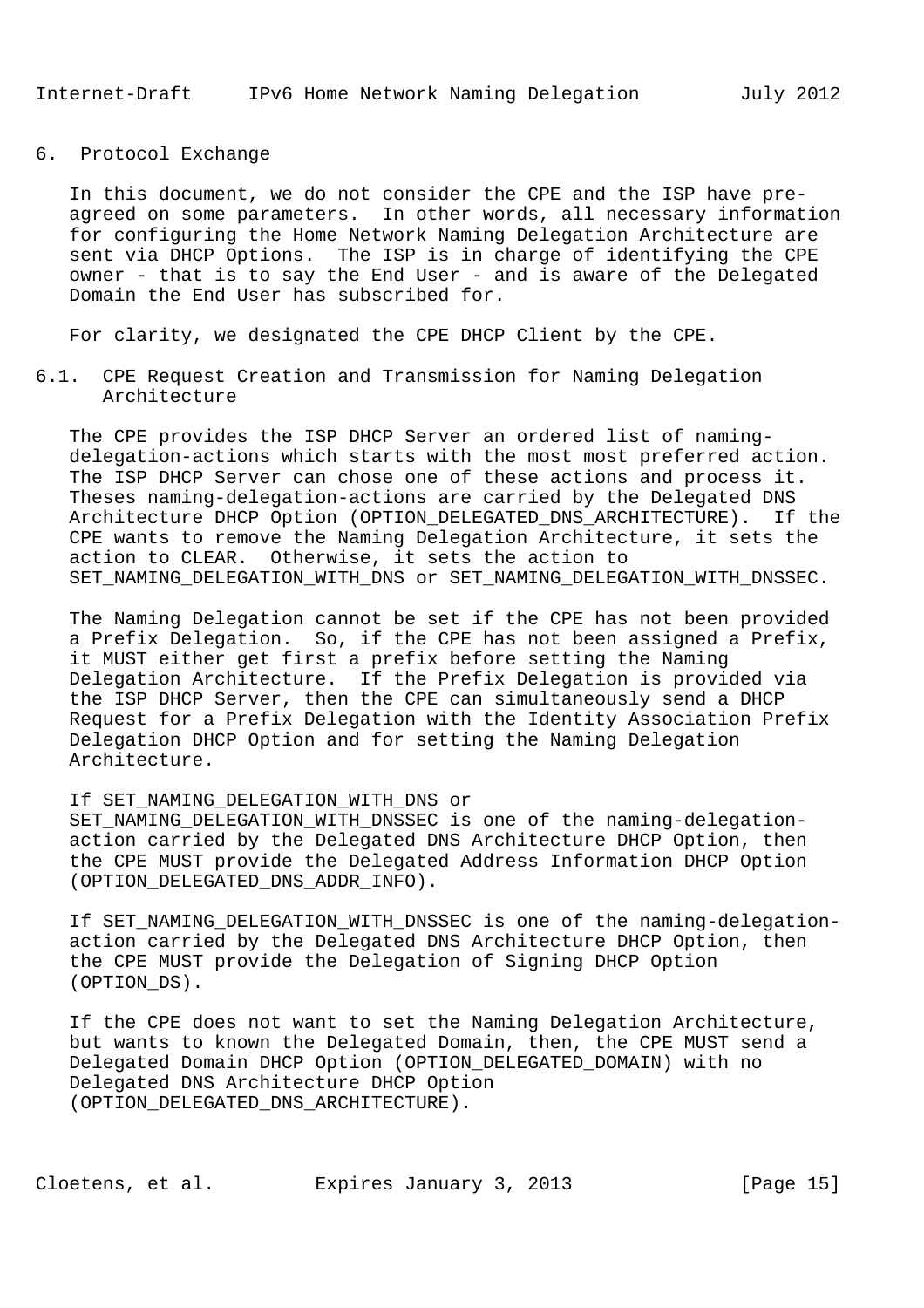- 6.2. ISP DHCP Server Responding to the CPE Request for Naming Delegation Architecture
- 6.2.1. Case 1: No Delegated DNS Architecture DHCP Option in conjunction with Delegated Address Information or Delegated Domain DHCP Option

 When the DHCP Server receives a Delegated Address Information DHCP Option or a Delegated Domain DHCP Option it MUST check if there is a Delegated DNS Architecture DHCP Option. If not, these DHCP Options MUST be discarded.

6.2.2. Case 2: No Delegated DNS Architecture DHCP Option in conjunction with Option Request DHCP Option for a Delegated Domain DHCP Option

 If the DHCP Server receives an Option Request DHCP Option for a Delegated Domain DHCP Option, but no Delegated DNS Architecture DHCP Option. The DHCP Server MUST NOT proceed to any configuration settings. The ISP DHCP Server returns the Delegated Domain DHCP Option. Otherwise, it MUST return a Delegated DNS Architecture DHCP Option with a single action set to NONE and the Status Code indicating the reason of failure.

 Possible failure reasons are: If the DHCP Server understands the Delegated Domain DHCP Option but does not provide the Naming Delegation Service, the DHCP Server MUST return a Status Code set to NamingDelegationUnavailable. Then, if the Naming Delegation Service is Available, the DHCP MUST check if the CPE has been identified or authenticated according to local policies. If that is not the case, the DHCP Server MUST return a Status Code set to UnauthorizedRequester. If the CPE is authorized to request a Delegated Domain DHCP Option, the DHCP Server MUST check the Delegated Domain has been provisioned, and if that is not the case, if MUST send a Status Code set to UnprovisionedDelegatedDomain. For any other failure, the DHCP Server MUST send a Status Code UnspecFail.

 In case of success the DHCP Server does not return Delegated DNS Architecture DHCP Option or Status Code.

6.2.3. Case 3: Delegated DNS Architecture DHCP Option

 When a Delegated DNS Architecture DHCP Option is received, the DHCP Server MUST check an Option Request for Identity Association Prefix Delegation (IA\_PD) has not been provided. If that is the case, the DHCP Server MUST proceed first to this Option. Then, the Delegated DNS Architecture DHCP Option should only be processed, if the

Cloetens, et al. Expires January 3, 2013 [Page 16]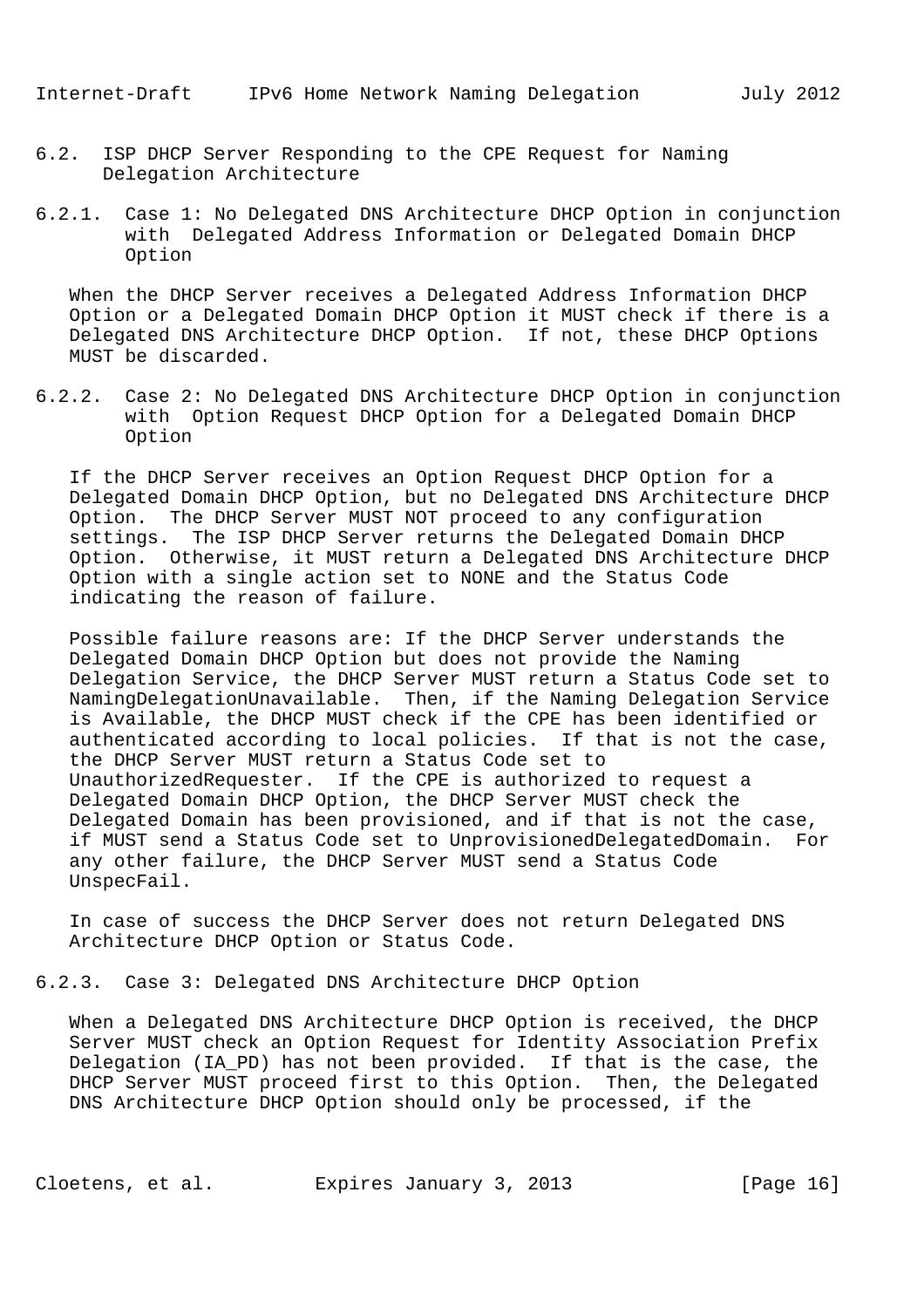Identity Association Prefix Delegation has been processed successfully. If no Identity Association Prefix Delegation has been requested the DHCP Server may consider the CPE has no Prefix and send a Delegated DNS Architecture DHCP Option with the status code MissingPrefixDelegationRequest. On the other hand, the DHCP Server may also assume the CPE got a Prefix from another way and proceeds to the Delegated DNS Architecture DHCP Option.

 When a Delegated DNS Architecture DHCP Option is received and the Naming Delegation is already set. If the naming-delegation-action is set to NONE, the packet do not proceed to any change. For all other naming-delegation-action, the ISP DHCP Server MUST process the DHCP Option. In case of success, the Naming Delegation MUST be updated. In any other case, the ISP DHCP Server MUST clear the Naming Delegation settings.

 From now, the DHCP processes the Delegated DNS Architecture DHCP Option. Preliminary checks are performed in case of failure, the DHCP Server sends a Delegated DNS Architecture DHCP Option with a single naming-delegation-action set to NONE and the Status Code indicating the reason of failure. If the DHCP Server understands this Option, but does not provide the Naming Delegation Service, the DHCP Server MUST return a Status Code set to NamingDelegationUnavailable. Then the DHCP MUST check the CPE is authorized for this Option. If not, the DHCP Server sends a Status Code set to UnauthorizedRequester. At last, it MUST check if Delegated Domain has been provisioned otherwise the DHCP Server MUST send a Status Code set to UnprovisionedDelegatedDomain. For any other reasons, a Status Code set to UnspecFail MUST be sent.

 The DHCP Server then looks at the naming-delegation-actions mentioned by the CPE. The CPE has ordered these actions according to their preference, and the most preferred naming-delegation-action is put first. Naming-delegation-actions are proposed by the CPE, thus the DHCP Server MUST skip any naming-delegation-action it does not understand or its local policies prevent to apply for the CPE. Note that the ordered list is only used to chose a naming-delegation action to be applied. If the chosen naming-delegation-action fails, the DHCP Server does not have to try other naming-delegation-action with lower preference.

 To prevent long proposition lists of naming-delegation-actions, the DHCP Server may send a Status Code TooManyNamingDelegationActions. If the naming-delegation-actions list is void, the DHCP MUST send a Status Code set to VoidNamindDelegationActionList. If none of the naming-delegation-action is acceptable, the DHCP Server MUST send a Status Code of NoApplicableNamingDelegationAction. These Status Code are reported in a Delegated DNS Architecture DHCP Option with naming-

Cloetens, et al. Expires January 3, 2013 [Page 17]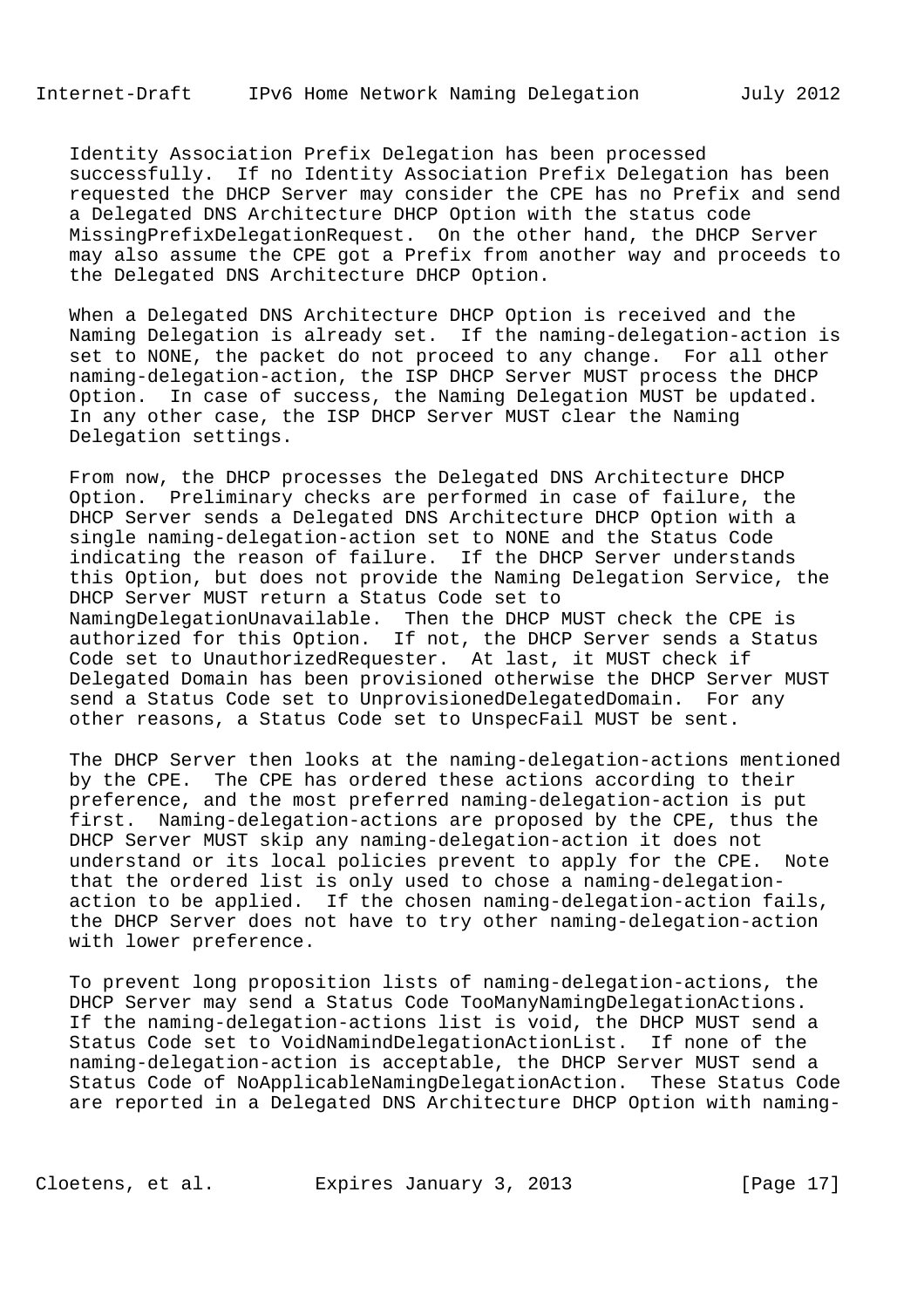delegation-action set to NONE.

 In this document, the naming-delegation-action considered can be CLEAR, SET\_NAMING\_DELEGATION\_WITH\_DNS, SET\_NAMING\_DELEGATION\_WITH\_DNSSEC. Any other proposition is skipped by the DHCP Server.

 If CLEAR is the chosen naming-delegation-action, there not reason the DHCP Server cannot remove the configurations settings. In response, the DHCP Server MUST send a Delegated DNS Architecture with a single naming-delegation-action set CLEAR. In case of success, the Status Code MUST be set to Success, otherwise, it MUST be set to UnspecFail.

#### For both SET NAMING DELEGATION WITH DNS and

 SET\_NAMING\_DELEGATION\_WITH\_DNSSEC naming-delegation-actions, the DHCP MUST have an IP address for the Delegated DNS Server. This IP address can be pre-agreed. In this document we consider that this IP address can be derived from the parameters provided by the Delegated DNS Address Information DHCP Option. It is up to the DHCP Server to define how to proceed between the pre-agreed IP address and the one derived from the Delegated DNS Address Information DHCP Option. There may be multiple Delegated DNS Address Information DHCP Options, and the DHCP Server may chose to consider all of these IP Addresses. On the other hand, the DHCP Server may also chose to send a Status Code set to DelegatedIPAddressConflict. This Status Code is sent in a Delegated DNS Architecture DHCP Option with naming-delegation action set to the corresponding naming-delegation-action.

 The DHCP Server accepts the Delegated DNS Address Information DHCP Options it should first proceed to it. If there are multiple Delegated DNS Address Information DHCP Options, the DHCP Server may process to all of them. It may proceed to the Naming Delegation Architecture Configuration if at least one IP address is valid or if all IP addresses are valid.

 For the SET\_NAMING\_DELEGATION\_WITH\_DNSSEC naming-delegation-action, the DHCP Server MUST check a Delegation of Signing DHCP Option has been provided. If not a Status Code set to MissingDNSSECDelegationOfSigning.

 If the Delegated DNS Address Information and the Delegation of Signing DHCP Options have been processed successfully, the DHCP Server MUST configure the Delegating Server, with the IP address(es) and DS record in its zone. Values for the TTL are defined according to the DHCP Timer. The TTL value MUST NOT be greater than the valid lifetime of the Prefix [RFC3633]. Then, the DHCP Server sends back the Delegated DNS Architecture DHCP Option with a Status Code set to Success.

Cloetens, et al. Expires January 3, 2013 [Page 18]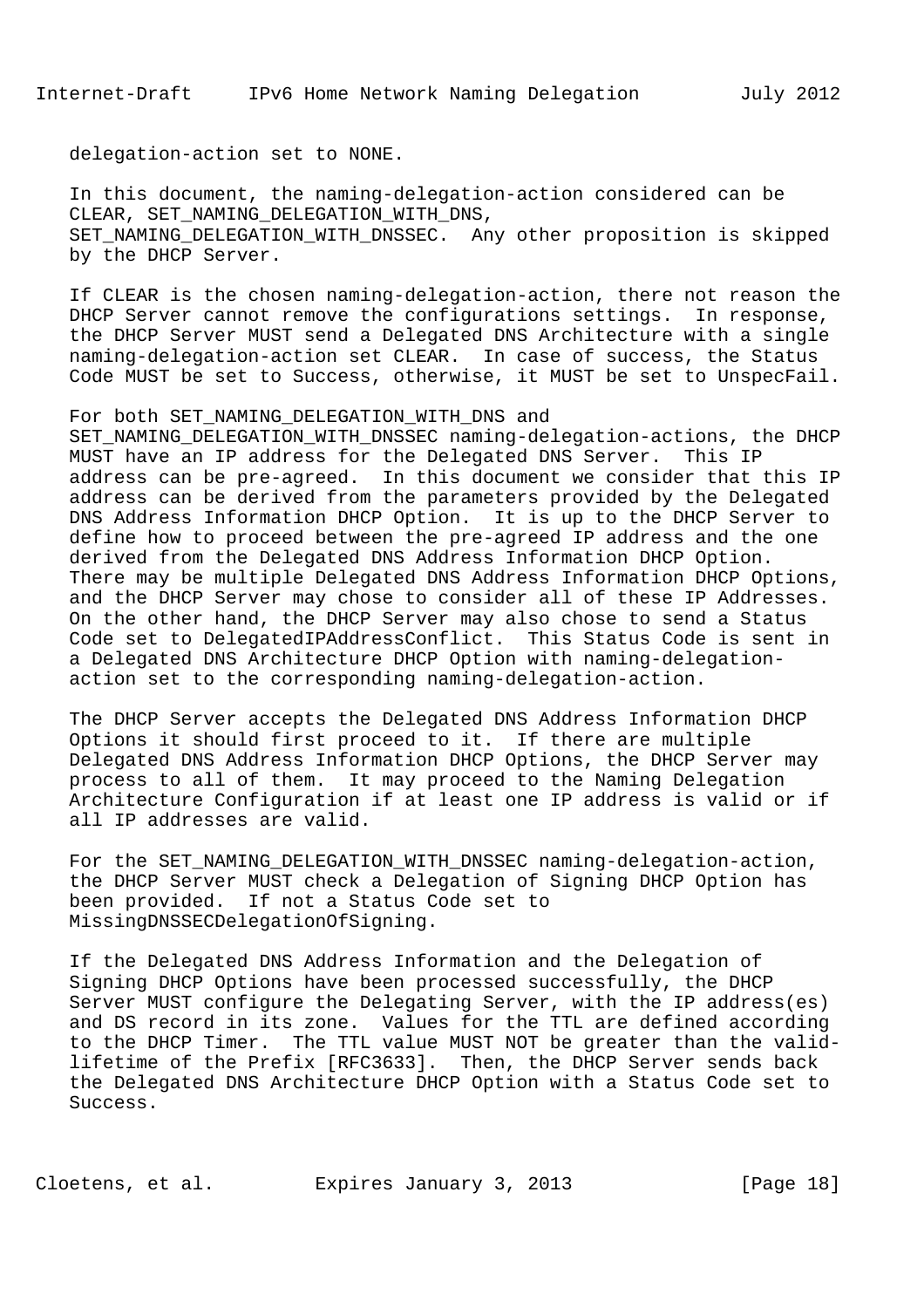6.2.4. Processing the Delegated DNS Address Information DHCP Option

 Global Unicast IPv6 Addresses are composed of the ISP assigned prefix, that is usually composed of 56 bits, followed by the subnet-ID, typically composed of 8 bits and the interface-ID composed of 64 bits.

 In order to set properly the Naming delegation, one MUST make sure the DHCP Server and the CPE agree on the IP address of the Delegated DNS Server. The CPE may not be aware of its ISP assigned prefix and has requested an Identity Association Prefix Delegation DHCP Option for it. The CPE may also have pre-agreed a ISP assigned prefix. In both cases, the CPE and the DHCP Server MUST make sure they agree on the same subnet-ID, that is to say with the same length. The subnet-ID is defined by setting all unknown bits of the ISP assigned prefix to zero. If the number of zeros does not match the size of the ISP assigned prefix, the DHCP Server MUST send a Delegated DNS Architecture DHCP Option with a Status Code set to SubnetIDNonMatchingISPDelegatedPrefixLength Status Code.

 For clarification on the agreed IP address of the Delegated DNS Server, the DHCP Server may send in the DHCP Reply the Delegated DNS Address Information DHCP Option with the complete information. In that case, the DHCP Server MUST add a Status Code set to Success.

6.2.5. Processing the Delegation of Signing DHCP Option

The Format of the DS RDATA is defined in [RFC4034].

6.3. CPE Receiving the ISP DHCP Response for the Naming Delegation Architecture

 The Delegated DNS Architecture DHCP Option (OPTION\_DELEGATED\_DNS\_ARCHITECTURE) informs the CPE whether the Naming Delegation Architecture has been set as well as the configuration used by the ISP.

7. DHCP Options

The options detailed in this section are

 - Delegated DNS Architecture (OPTION\_DELEGATED\_DNS\_ARCHITECTURE): is used by the DHCP Client on the CPE to inform how the Naming Delegation Architecture should be configured. In return, it is used by the ISP DHCP Server to report the Status Code.

Cloetens, et al. Expires January 3, 2013 [Page 19]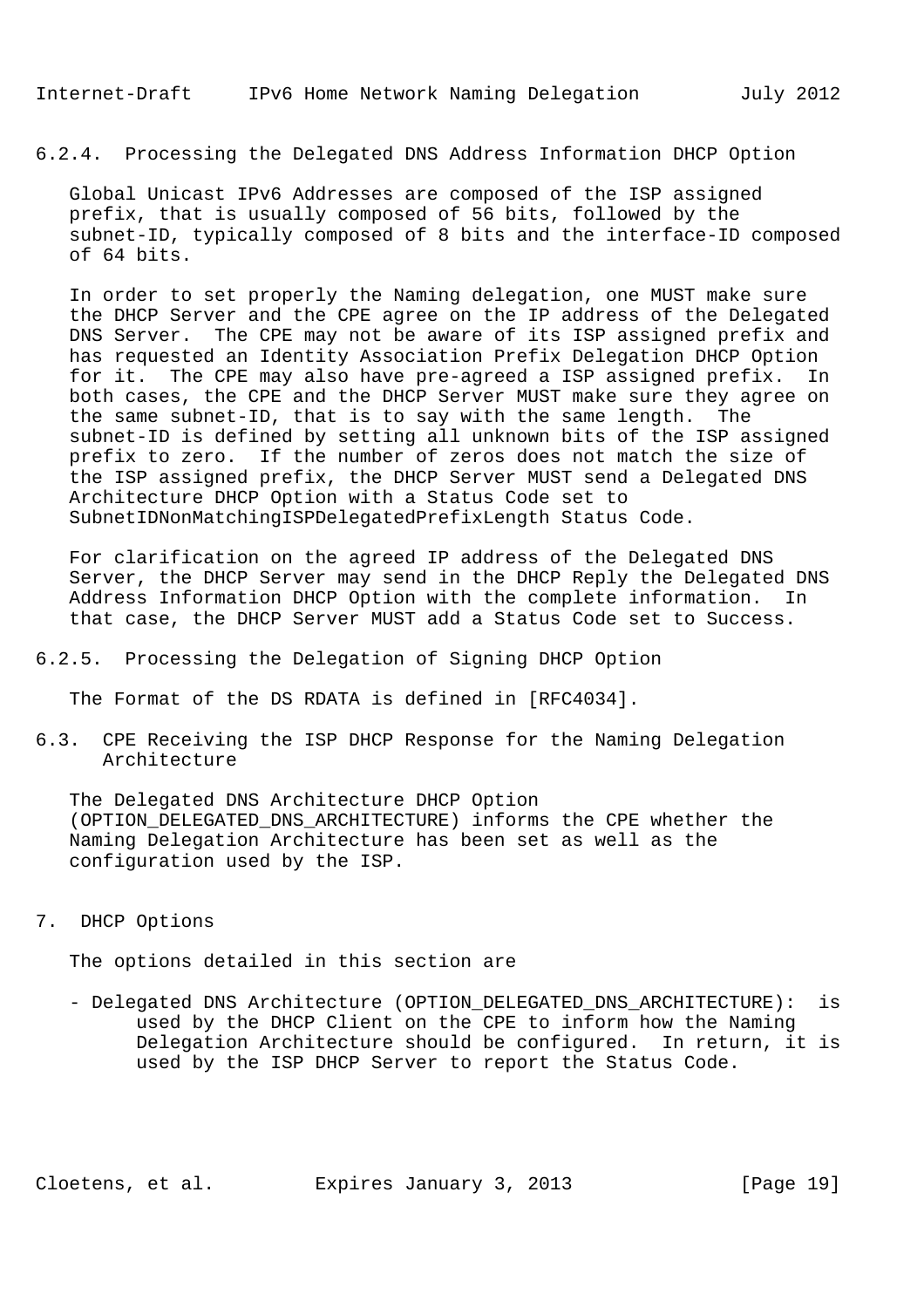- Delegated Domain (OPTION DELEGATED DOMAIN): is used by the DHCP Server to advertise the CPE the Delegated Domain of the Home Network. This Delegated Domain has been reserved and assigned by the End User during the subscription. This option is used to configure properly the DNS zone file of the CPE.

- Delegated DNS Address Information

- (OPTION\_DELEGATED\_DNS\_ADDR\_INFO): is used by the CPE to advertise the DHCP Server which interface and subnet identifier is used by the CPE to build the IPv6 address using the delegated IPv6 prefix to host the DNS Server. This option is used so the DELEGATING\_SERVERS can properly fix the delegation.
- Delegated Delegation of Signing (OPTION DELEGATED DNSSEC DS): is used by the CPE so the DELEGATING\_SERVERS can properly fix the DNSSEC Naming Delegation.
- 7.1. Delegated DNS Architecture Option

0  $1$  2 3 0 1 2 3 4 5 6 7 8 9 0 1 2 3 4 5 6 7 8 9 0 1 2 3 4 5 6 7 8 9 0 1 +-+-+-+-+-+-+-+-+-+-+-+-+-+-+-+-+-+-+-+-+-+-+-+-+-+-+-+-+-+-+-+-+ | OPTION\_DELEGATED\_DNS\_ARCH. | option-len +-+-+-+-+-+-+-+-+-+-+-+-+-+-+-+-+-+-+-+-+-+-+-+-+-+-+-+-+-+-+-+-+ | | naming-delegation-action-list | | +-+-+-+-+-+-+-+-+-+-+-+-+-+-+-+-+-+-+-+-+-+-+-+-+-+-+-+-+-+-+-+-+ | | | status-code | | | +-+-+-+-+-+-+-+-+-+-+-+-+-+-+-+-+-+-+-+-+-+-+-+-+-+-+-+-+-+-+-+-+

- option-code: OPTION\_DELEGATED\_DNS\_ARCHITECTURE.
- option-len: Length of the delegated-naming-action-list field, the status-code and the status-message in octets.
- naming-delegation-action-list: The list of the actions the CPE is ready to accept.
- status-code: The Status Code of the operation as specified in [RFC3315]. This option may be absent if operation is successful.

The naming-delegation-action-list is encoded as follows:

Cloetens, et al. Expires January 3, 2013 [Page 20]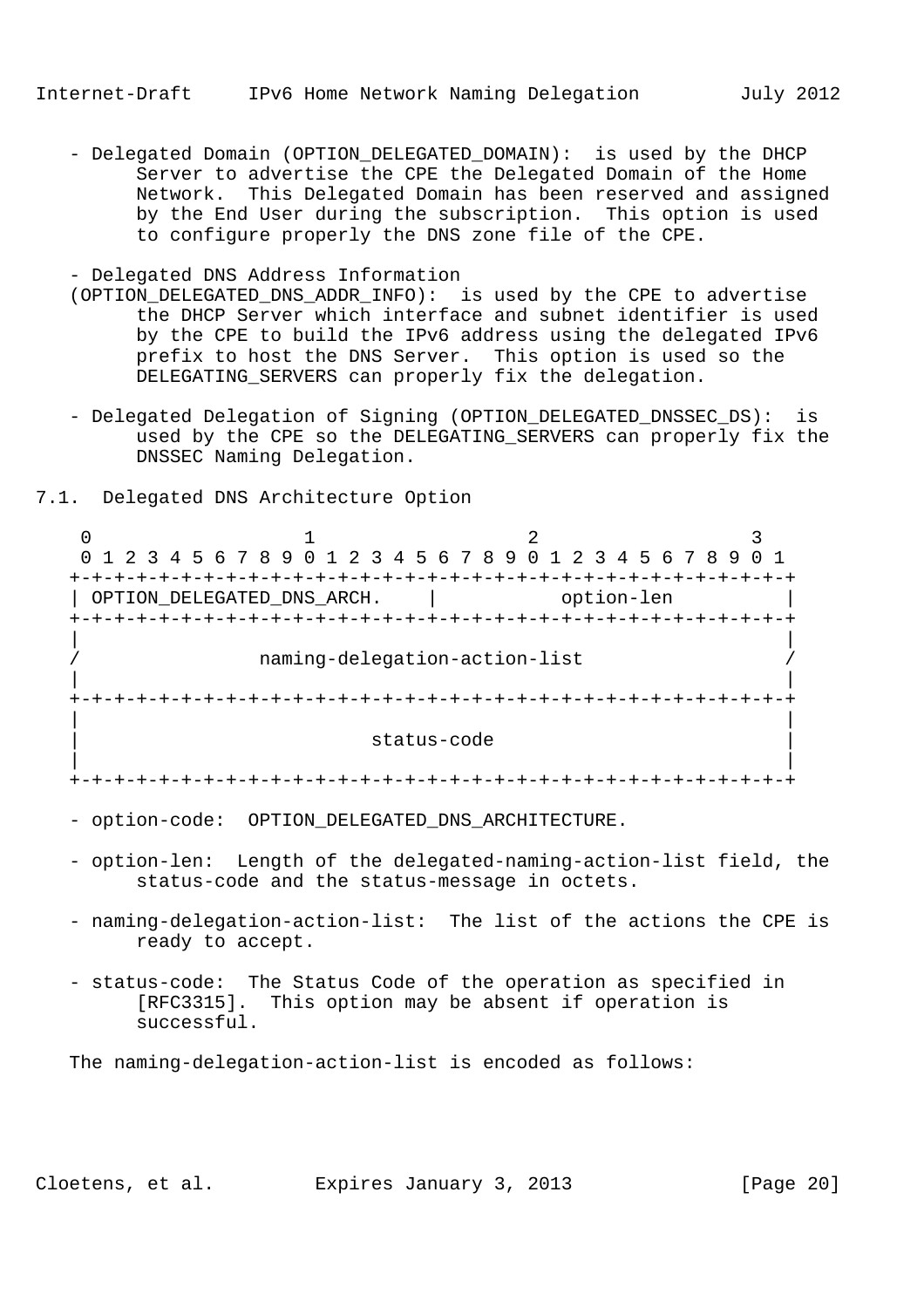0  $1$  2 3 0 1 2 3 4 5 6 7 8 9 0 1 2 3 4 5 6 7 8 9 0 1 2 3 4 5 6 7 8 9 0 1 +-+-+-+-+-+-+-+-+-+-+-+-+-+-+-+-+-+-+-+-+-+-+-+-+-+-+-+-+-+-+-+-+ list length +-+-+-+-+-+-+-+-+-+-+-+-+-+-+-+-+ | | | | naming-delegation-action-list | | | +-+-+-+-+-+-+-+-+-+-+-+-+-+-+-+-+-+-+-+-+-+-+-+-+-+-+-+-+-+-+-+-+

- list length: Length of the 'naming-delegation-action-list' field in octets
- naming-delegation-action-list: List of proposed actions by the CPE to the ISP DHCP Server.

 The naming-delegation-actions are 1 octet length, and the following values are considered in this document:

- NONE 0 : Indicates that the DHCP Server MUST remove the Naming Delegation Architecture Configuration settings on the Delegating DNS Server.
- CLEAR 1 : Indicates that the DHCP Server MUST remove the Naming Delegation Architecture Configuration settings on the Delegating DNS Server.
- SET\_NAMING\_DELEGATION\_WITH\_DNS 2 : Indicates that the DHCP Server MUST set the Naming Delegation Architecture with only DNS, and MUST NOT consider DNSSEC Delegation.
- SET NAMING DELEGATION WITH DNSSEC 3 : Indicates that the DHCP Server MUST set the Naming Delegation Architecture with DNSSEC.

 The Status code 1 octet length and this section considers the following values:

- $-$  Success  $-$  0  $-$  :
- UnspecFail 1 :
- MissingPrefixDelegationRequest TBD :
- NamingDelegationUnavailable TBD :

Cloetens, et al. Expires January 3, 2013 [Page 21]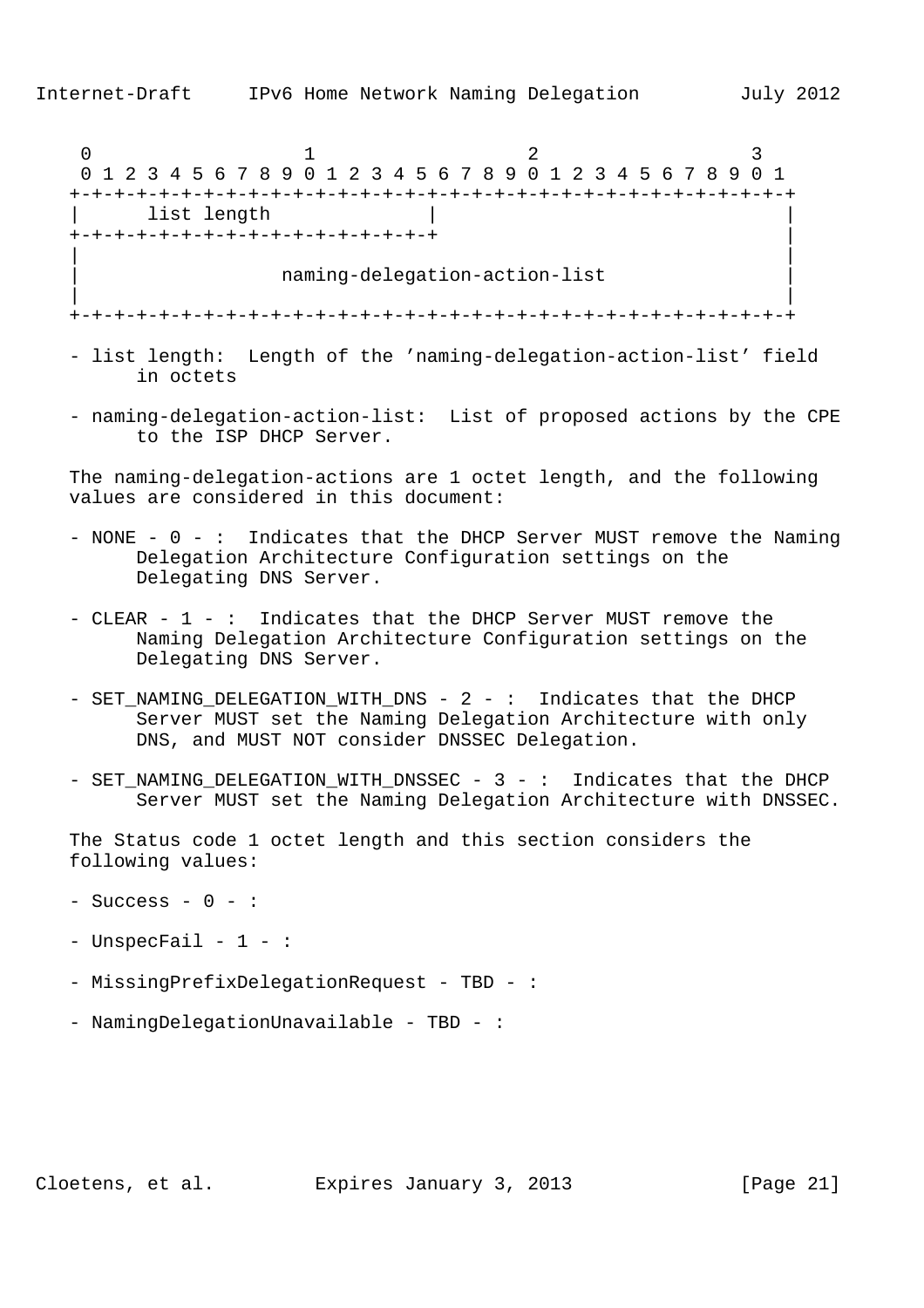- UnauthorizedRequester TBD :
- UnprovisionedDelegatedDomain TBD :
- TooManyNamingDelegationActions TBD :
- VoidNamindDelegationActionList TBD :
- NoApplicableNamingDelegationAction TBD :
- SubnetIDNonMatchingISPDelegatedPrefixLength TBD :
- DelegatedIPAddressConflict TBD :
- MissingDNSSECDelegationOfSigning TBD :
- 7.2. Delegated Domain Option

0  $1$  2 3 0 1 2 3 4 5 6 7 8 9 0 1 2 3 4 5 6 7 8 9 0 1 2 3 4 5 6 7 8 9 0 1 +-+-+-+-+-+-+-+-+-+-+-+-+-+-+-+-+-+-+-+-+-+-+-+-+-+-+-+-+-+-+-+-+ OPTION\_DELEGATED\_DOMAIN | option-len +-+-+-+-+-+-+-+-+-+-+-+-+-+-+-+-+-+-+-+-+-+-+-+-+-+-+-+-+-+-+-+-+ | | | delegated-domain | | | +-+-+-+-+-+-+-+-+-+-+-+-+-+-+-+-+-+-+-+-+-+-+-+-+-+-+-+-+-+-+-+-+ - option-code: OPTION\_DELEGATED\_DOMAIN - option-len: Length of the 'Delegated Domain' field in octets.

 - delegated-domain: The Delegated Domain encoded as specified in [RFC1035]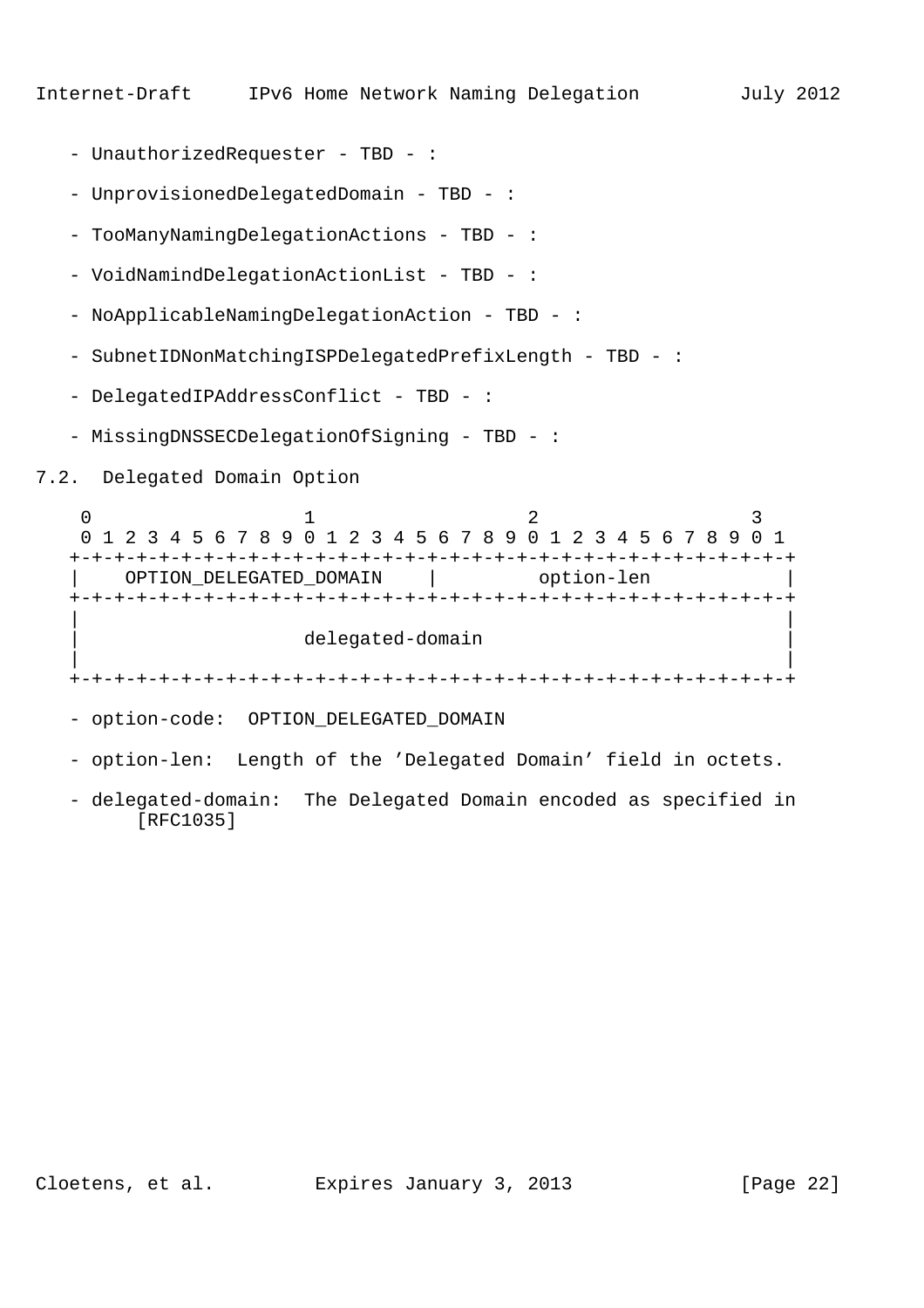7.3. Delegated DNS Address Information Option

0  $1$  2 3 0 1 2 3 4 5 6 7 8 9 0 1 2 3 4 5 6 7 8 9 0 1 2 3 4 5 6 7 8 9 0 1 +-+-+-+-+-+-+-+-+-+-+-+-+-+-+-+-+-+-+-+-+-+-+-+-+-+-+-+-+-+-+-+-+ | OPTION\_DELEGATED\_DNS\_ADDR\_INFO | option-len +-+-+-+-+-+-+-+-+-+-+-+-+-+-+-+-+-+-+-+-+-+-+-+-+-+-+-+-+-+-+-+-+ | | subnet-ID (8 octets) | | |+-+-+-+-+-+-+-+-++-+-+-+-+-+-+-+-+-+-+-+-+-+-+-+-+-+-+-+-+-+-+-+ | | interface-ID (8 octets) | | +-+-+-+-+-+-+-+-+-+-+-+-+-+-+-+-+-+-+-+-+-+-+-+-+-+-+-+-+-+-+-+-+

- option-code: OPTION\_DELEGATED\_DNS\_ADDR\_INFO
- option-len: Length (16) of the Delegated DNS addressing information.
- subnet-ID: The identifier of a subnet used by the authoritative DNS server for the delegated domain name. Only the last 'm' bits are significant. The 'm' value is equal to (64 - 'n') where 'n' is the delegated prefix length. The subnet-ID may be dynamically truncated by the DHCP server and client to match the 'm' size (depending on the delegated prefix length).
- interface-ID: The interface-ID of the IPv6 address used by the authoritative DNS server for the delegated domain name.
- 7.4. Delegated Delegation of Signing Option

0  $1$  2 3 0 1 2 3 4 5 6 7 8 9 0 1 2 3 4 5 6 7 8 9 0 1 2 3 4 5 6 7 8 9 0 1 +-+-+-+-+-+-+-+-+-+-+-+-+-+-+-+-+-+-+-+-+-+-+-+-+-+-+-+-+-+-+-+-+ | OPTION\_DELEGATED\_DNSSEC\_DS | option-len +-+-+-+-+-+-+-+-+-+-+-+-+-+-+-+-+-+-+-+-+-+-+-+-+-+-+-+-+-+-+-+-+ | | Delegation of Signing Resource Record  $\| \cdot \|$  . In the contract of the contract of the contract of the contract of the contract of the contract of the contract of the contract of the contract of the contract of the contract of the contract of the contract of +-+-+-+-+-+-+-+-+-+-+-+-+-+-+-+-+-+-+-+-+-+-+-+-+-+-+-+-+-+-+-+-+

- option-code: OPTION\_DELEGATED\_DNSSEC\_DS

Cloetens, et al. Expires January 3, 2013 [Page 23]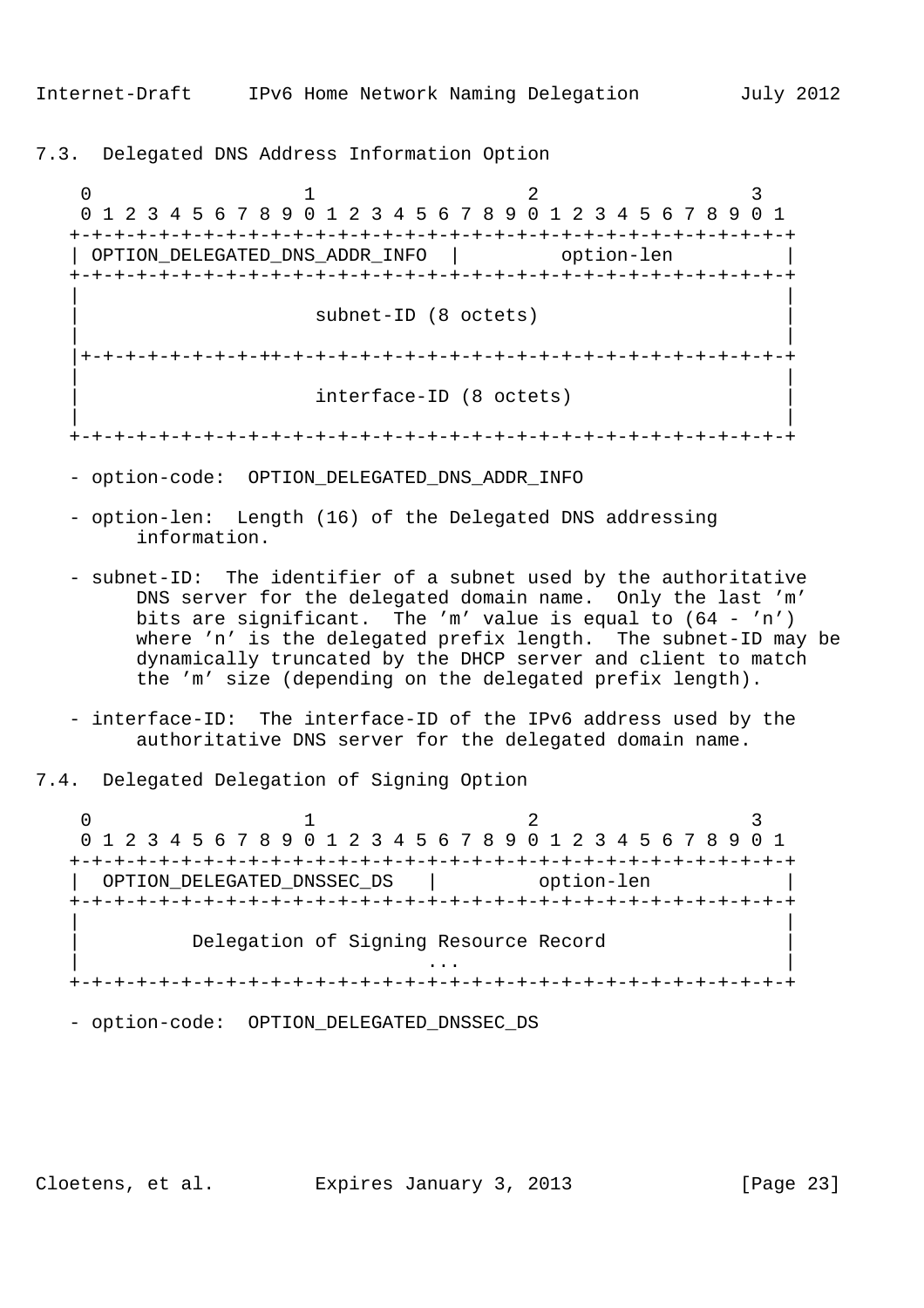- option-len: Length of the 'Delegated Domain' field in octets.
- DS Resource Record: The DS Resource Record as defined in [RFC4034], Section 5.
- 8. IANA Considerations

 This document introduces Status Code that are carried in the DHCP Options defined in this document. The Status Code detailed in this document are:

- NamingDelegationServiceNotProvided TBD
- UnauthorizedForNamingDelegationService TBD
- NoDelegatedDomainProvisionned TBD
- NoDelegatedDnsAddrInfo TBD
- DelegationSetWithDns TBD
- DelegationSetWithDnssec TBD
- AcceptingOnlyDnssecNamingDelegation TBD
- UnableToSetNamingDelegation TBD
- SubnetIDNonMatchingISPDelegatedPrefixLength TBD

The DHCP options detailed in this document are:

- OPTION\_DELEGATED\_DNS\_ARCHITECTURE: TBD
- OPTION\_DELEGATED\_DOMAIN: TBD
- OPTION\_DELEGATED\_DNS\_ADDR\_INFO: TBD
- OPTION\_DELEGATED\_DNSSEC\_DS: TBD
- 9. Security Considerations
- 9.1. Names are less secured than IP addresses

 This document describes how an End User can make its services and devices from its Home Network reachable on the Internet with Names rather than IP addresses. This exposes the Home Network to attacker

Cloetens, et al. Expires January 3, 2013 [Page 24]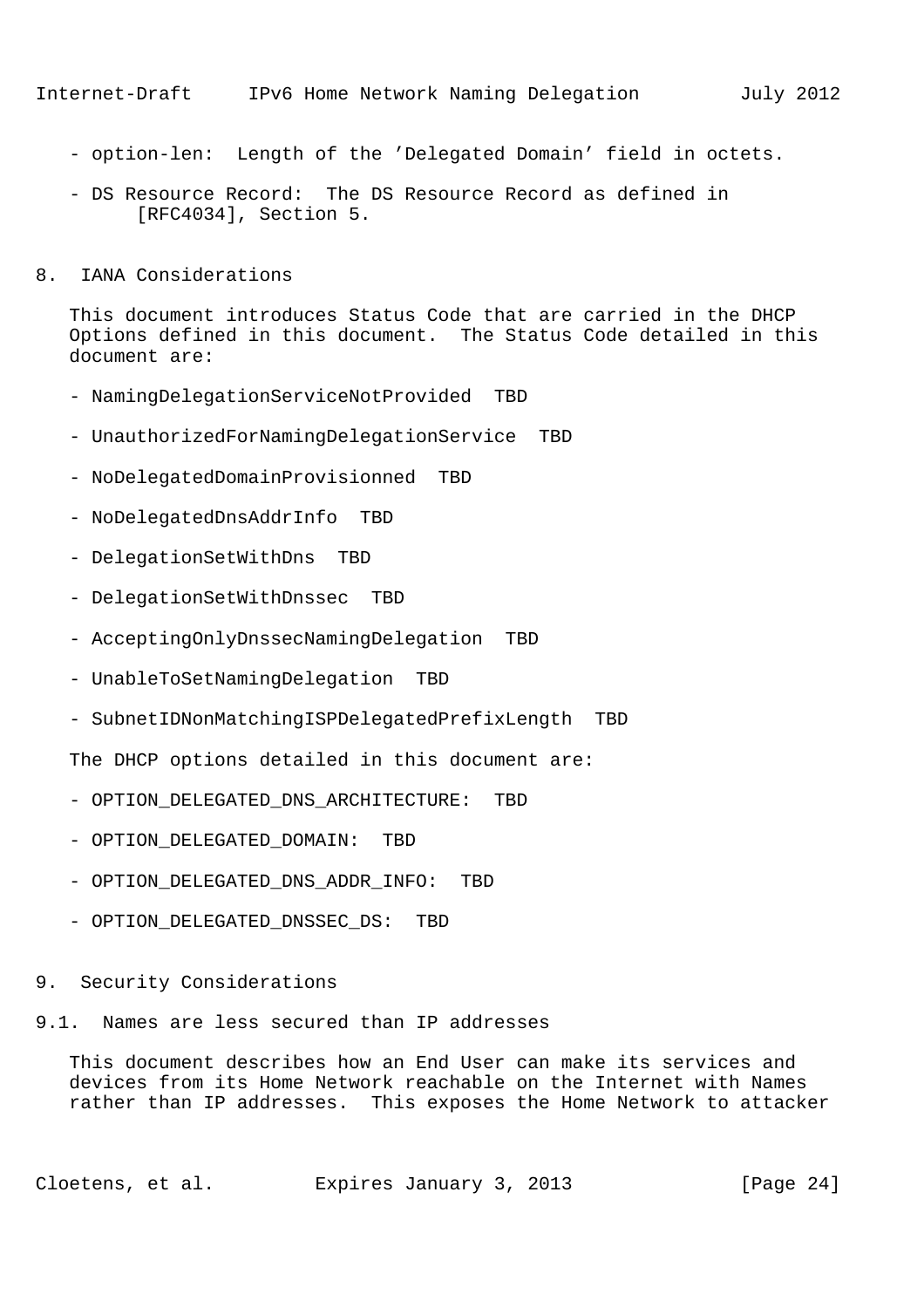since names are expected to provide less randomness than IP addresses. The naming delegation protects the End User's privacy by not providing the complete zone of the Home Network to the ISP. However, using the DNS with names for the Home Network exposes the Home Network and its components to dictionary attacks. In fact, with IP addresses, the Interface Identifier is 64 bit length leading to 2^64 possibilities for a given subnetwork. This is not to mention that the subnet prefix is also of 64 bit length, thus providing another 2^64 possibilities. On the other hand, names use either for the Home Network domain or for the devices presents less randomness (livebox, router, printer, nicolas, jennifer, ...) and thus exposes the devices to dictionary attacks.

### 9.2. Names are less volatile than IP address

 IP addresses may be used to locate a device, a host or a Service. However, Home Network are not expected to be assigned the same Prefix over time. As a result observing IP addresses provides some ephemeral information about who is accessing the service. On the other hand, Names are not expected to be has volatile as IP addresses. As a result, logging Names, over time, may be more valuable that logging IP addresses, especially to profile End User's characteristics.

 PTR provides a way to bind an IP address to a Name. In that sense responding to PTR DNS Queries may affect the End User's Privacy. For that reason we recommend that End Users may choose to respond or not to PTR DNS queries

### 9.3. DNSSEC is recommended to authenticate DNS hosted data

 The document describes how the Secure Delegation can be set between the Delegating DNS Server and the Delegated DNS Server.

 Deploying DNSSEC is recommended since in some cases the information stored in the DNS is used by the ISP or an IT department to grant access. For example some Servers may performed a PTR DNS query to grant access based on host names. With the described Delegating Naming Architecture, the ISP or the IT department MUST take into consideration that the CPE is outside its area of control. As such, with DNS, DNS responses may be forged, resulting in isolating a Service, or not enabling a host to access a service. ISPs or IT department may not base their access policies on PTR or any DNS information. DNSSEC fulfills the DNS lack of trust, and we recommend to deploy DNSSEC on CPEs.

Cloetens, et al. Expires January 3, 2013 [Page 25]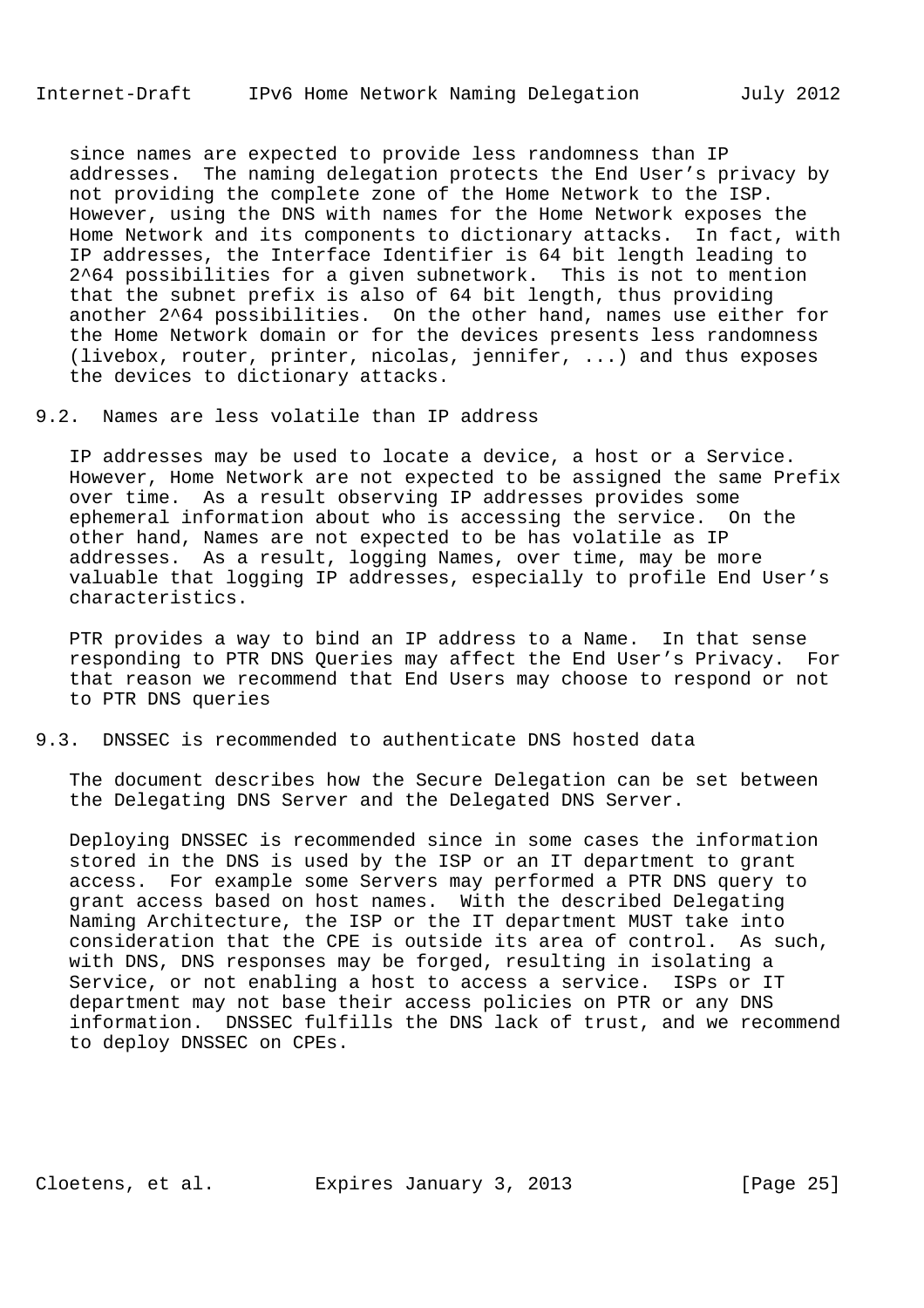## 9.4. Channel between the CPE and ISP DHCP Server MUST be secured

 In the document we consider that the channel between the CPE and the ISP DHCP Server is trusted. More specifically, we suppose the CPE is authenticated and the exchanged messages are protected. The current document does not specify how to secure the channel. [RFC3315] proposes a DHCP authentication and message exchange protection, [RFC4301], [RFC5996] propose to secure the channel at the IP layer.

 In fact, the channel MUST be secured because the CPE provides necessary information for the configuration of the Naming Delegation. Unsecure channel may result in setting the Naming Delegation with an non legitimate CPE. The non legitimate CPE would then be redirected the DNS traffic that is intended for the legitimate CPE. This makes the CPE sensitive to three types of attacks. The first one is the Deny Of Service Attack, if for example DNS traffic for a lot of CPEs are redirected to a single CPE. CPE are even more sensitive to this attack since they have been designed for low traffic. The other type of traffic is the DNS traffic hijacking. A malicious CPE may redirect the DNS traffic of the legitimate CPE to one of its server. In return, the DNS Servers would be able to provide DNS Responses and redirect the End Users on malicious Servers. This is particularly used in Pharming Attacks. A third attack may consists in isolating a Home Network by misconfiguring the Naming Delegation for example to a non-existing DNS Server, or with a bad DS value.

#### 9.5. CPEs are sensitive to DoS

 The Naming Delegation Architecture involves the CPE that hosts a DNS Server for the Home Network. CPE have not been designed for handling heavy load. The CPE are exposed on the Internet, and their IP address is publicly published on the Internet via the DNS. This makes the Home Network sensitive to Deny of Service Attacks. The Naming Delegation Architecture described in this document does not address this issue. The issue is addressed in the Front End Naming Delegation Architecture described in [I-D.mglt-front-end-naming-delegation].

#### 10. Acknowledgment

 The authors wish to thank Ole Troan for pointing out issues with the IPv6 routed home concept and placing the scope of this document in a wider picture, Mark Townsley for encouragement and injecting a healthy debate on the merits of the idea, Ulrik de Bie for providing alternative solutions, Paul Mockapetris for pointing out issues of the trustworthiness of a reverse lookup, and Christian Jacquenet for seeing the value from a Service Provider point of view.

Cloetens, et al. Expires January 3, 2013 [Page 26]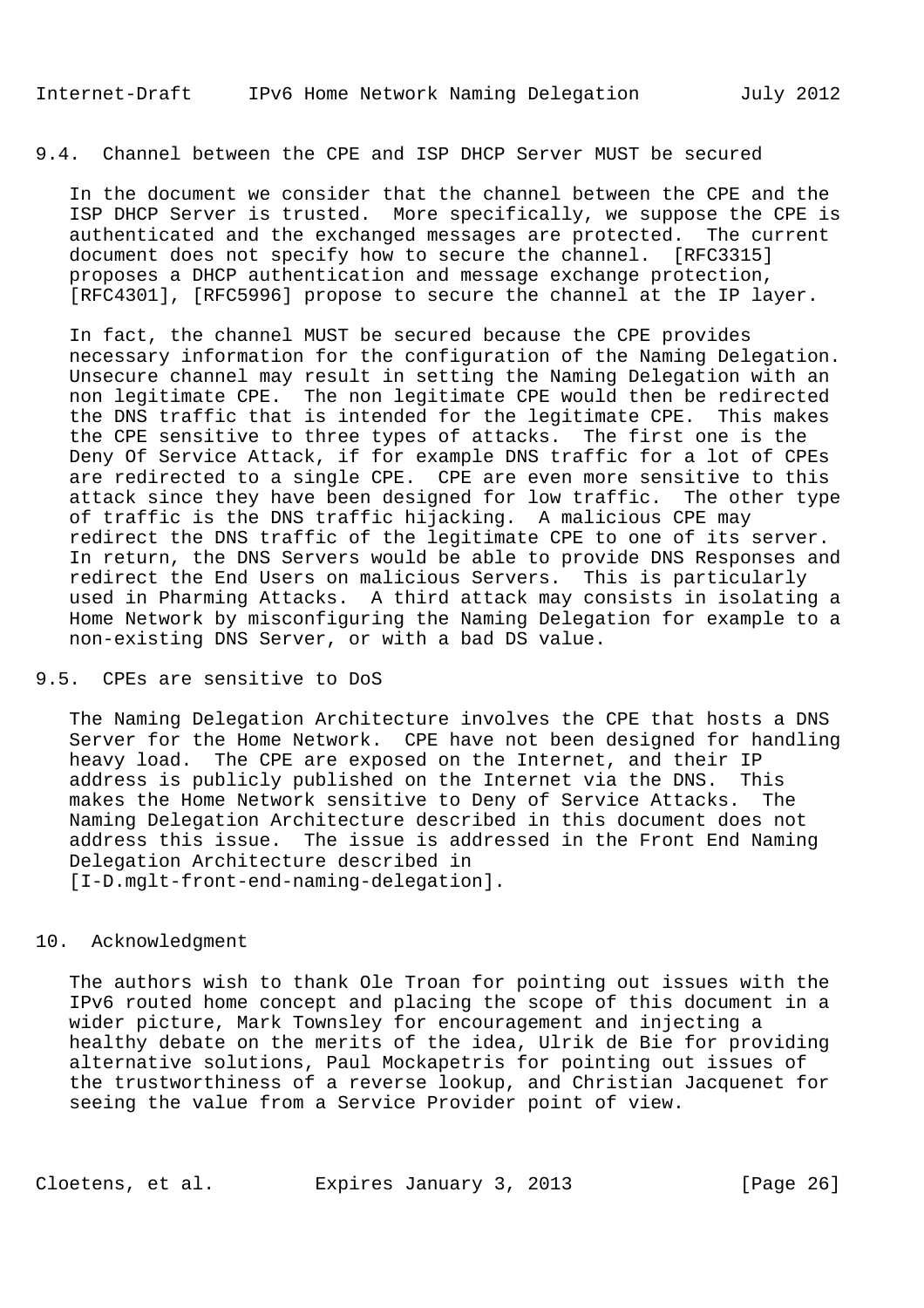Internet-Draft IPv6 Home Network Naming Delegation July 2012

- 11. References
- 11.1. Normative References
	- [RFC1035] Mockapetris, P., "Domain names implementation and specification", STD 13, RFC 1035, November 1987.
	- [RFC2119] Bradner, S., "Key words for use in RFCs to Indicate Requirement Levels", BCP 14, RFC 2119, March 1997.
	- [RFC3315] Droms, R., Bound, J., Volz, B., Lemon, T., Perkins, C., and M. Carney, "Dynamic Host Configuration Protocol for IPv6 (DHCPv6)", RFC 3315, July 2003.
	- [RFC3633] Troan, O. and R. Droms, "IPv6 Prefix Options for Dynamic Host Configuration Protocol (DHCP) version 6", RFC 3633, December 2003.
	- [RFC4034] Arends, R., Austein, R., Larson, M., Massey, D., and S. Rose, "Resource Records for the DNS Security Extensions", RFC 4034, March 2005.
	- [RFC4301] Kent, S. and K. Seo, "Security Architecture for the Internet Protocol", RFC 4301, December 2005.
	- [RFC4862] Thomson, S., Narten, T., and T. Jinmei, "IPv6 Stateless Address Autoconfiguration", RFC 4862, September 2007.
	- [RFC5996] Kaufman, C., Hoffman, P., Nir, Y., and P. Eronen, "Internet Key Exchange Protocol Version 2 (IKEv2)", RFC 5996, September 2010.
	- [RFC6672] Rose, S. and W. Wijngaards, "DNAME Redirection in the DNS", RFC 6672, June 2012.

11.2. Informational References

 [I-D.mglt-front-end-naming-delegation] Cloetens, C., Lemordant, P., and D. Migault (Ed), "IPv6 Home Network Front End Naming Delegation", draft-mglt-front-end-naming-delegation-00 (work in progress), June 2012.

- [RFC2118] Pall, G., "Microsoft Point-To-Point Compression (MPPC) Protocol", RFC 2118, March 1997.
- [RFC3769] Miyakawa, S. and R. Droms, "Requirements for IPv6 Prefix Delegation", RFC 3769, June 2004.

Cloetens, et al. Expires January 3, 2013 [Page 27]